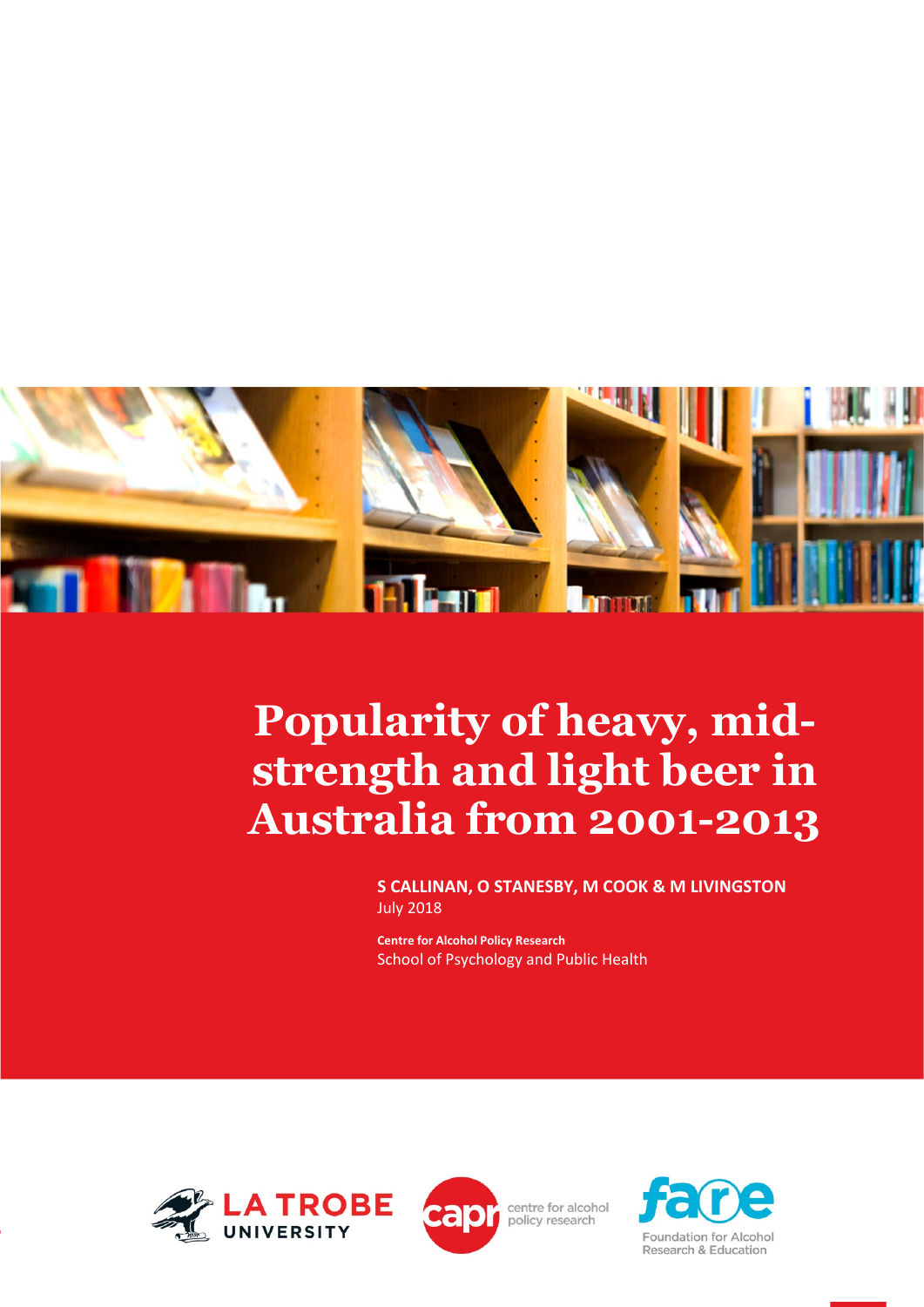#### **About the Centre for Alcohol Policy Research**

The Centre for Alcohol Policy Research (CAPR) is a world-class alcohol policy research institute, led by Professor Robin Room. The Centre, which receives funding from the Foundation for Alcohol Research and Education (FARE) and La Trobe University, examines alcohol-related harms and the effectiveness of alcohol-related policies. CAPR not only contributes to policy discussions in Australia but also contributes to international studies of significance for the World Health Organization. An example of its international work is the GENACIS project, which examines gender alcohol and culture in more than 40 countries. The Centre has also undertaken a pioneering study, the range and magnitude of alcohol's harm to others, that measures the burden of alcohol-related harms on people other than the drinker, otherwise referred to as third party harms. WHO is using the study as a model for such studies globally.

#### **About the Foundation for Alcohol Research and Education**

The Foundation for Alcohol Research and Education (FARE) is an independent, not-for-profit organisation working to stop the harm caused by alcohol. Alcohol harm in Australia is significant. More than 5,500 lives are lost every year and more than 157,000 people are hospitalised, making alcohol one of our nation's greatest preventative health challenges. For over a decade, FARE has been working with communities, governments, health professionals and police across the country to stop alcohol harms by supporting world-leading research, raising public awareness and advocating for changes to alcohol policy. FARE is guided by the World Health Organization's Global Strategy to Reduce the Harmful Use of Alcohol for stopping alcohol harms through population-based strategies, problem directed policies, and direct interventions. If you would like to contribute to FARE's important work, call us on (02) 6122 8600 or email info@fare.org.au.

#### **About La Trobe University**

La Trobe University is an Australian public institute founded in 1964. In 1967, 552 students enrolled at La Trobe University, the third university to open in Victoria. It has grown to accommodate more than 30,000 students including approximately 7,600 international students from over 90 countries. It now has a network of campuses with 21,000 students at our Melbourne campus and over 5,900 at our campuses in Albury-Wodonga, Bendigo, Mildura, Melbourne City, and Shepparton.



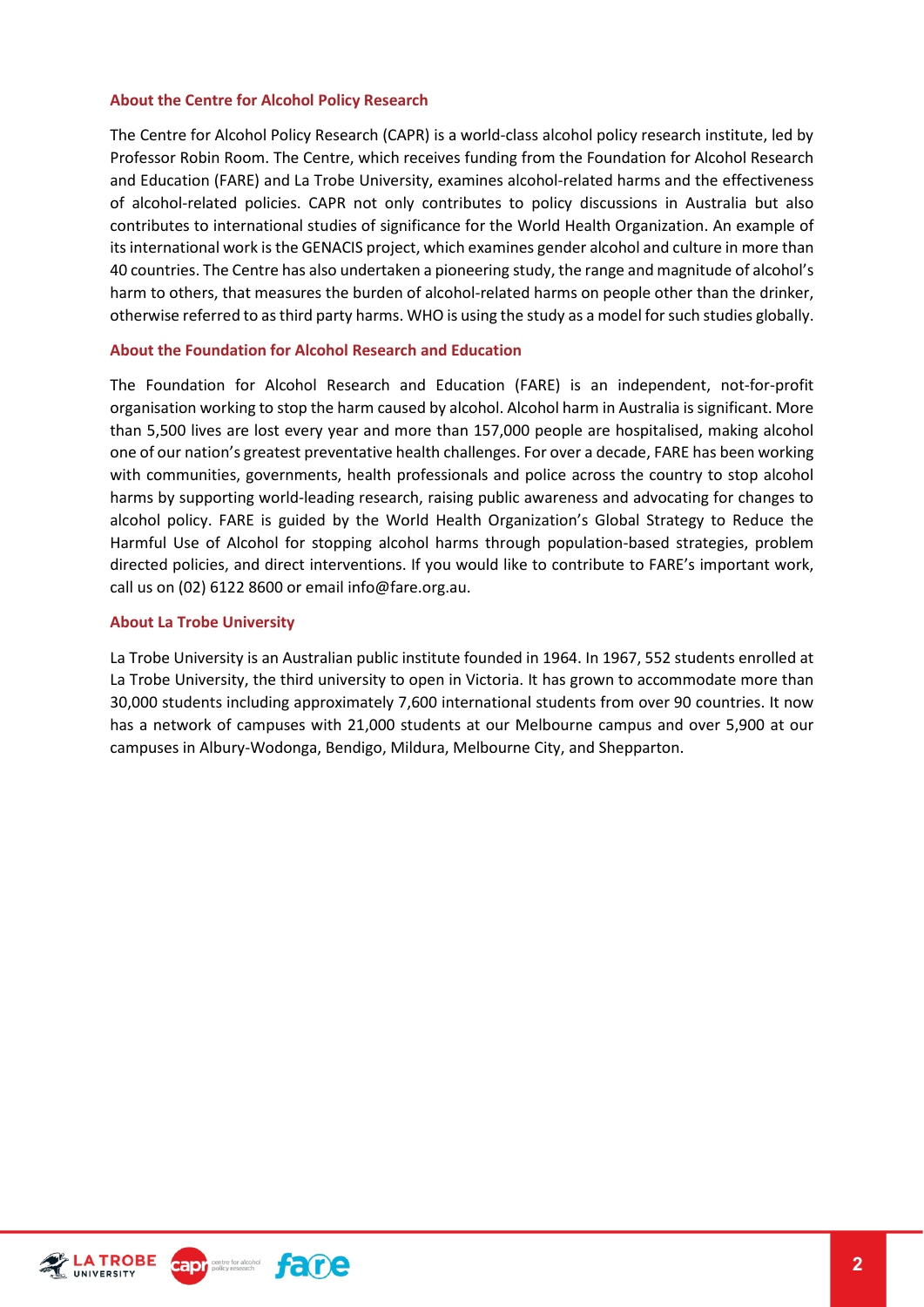| <b>TABLE OF CONTENTS</b>                 |                |
|------------------------------------------|----------------|
| <b>EXECUTIVE SUMMARY</b>                 | 4              |
| <b>INTRODUCTION</b>                      | 5              |
| <b>METHODS</b>                           | 6              |
| Sample                                   | 6              |
| Survey                                   | 6              |
| Analysis                                 | $\overline{7}$ |
| <b>RESULTS</b>                           | 7              |
| <b>DISCUSSION</b>                        | 18             |
| Health Promotion and Policy Implications | 19             |
| Limitations                              | 19             |
| <b>CONCLUSION</b>                        | 19             |
| Acknowledgements                         | 19             |
| <b>REFERENCES</b>                        | 20             |
| <b>APPENDIX 1</b>                        | 21             |

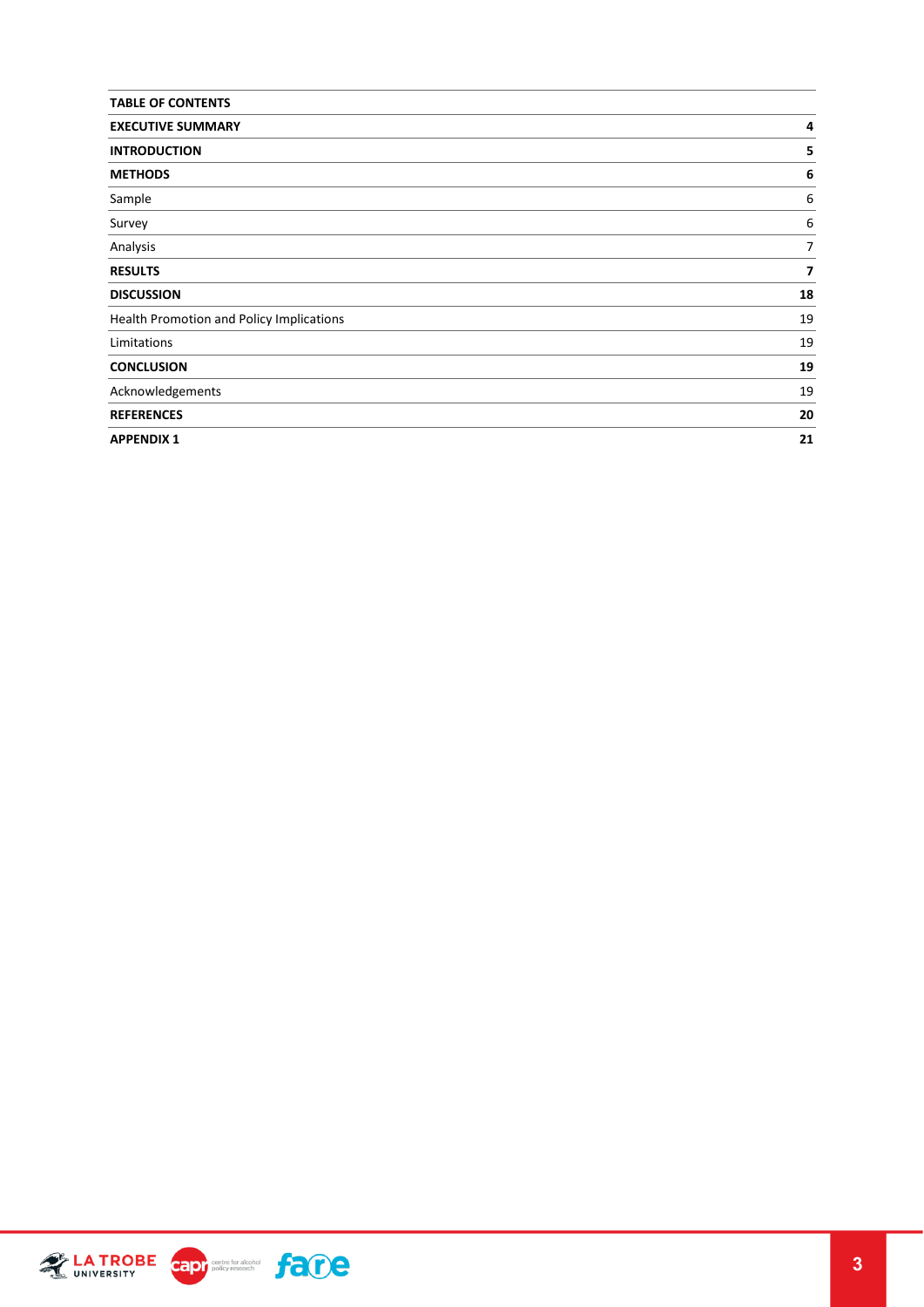## <span id="page-3-0"></span>**Executive summary**

- **Market research indicates that mid-strength beer is gaining in popularity, possibly indicating that** beer drinkers may be trying to moderate their consumption.
- ABS statistics indicate that the increase in popularity of mid-strength beer might be at the expense of both low-alcohol beer and heavy beer.
- The aim of the current study is to use survey data from the National Drug Strategy Household Survey to examine shifts in popularity of low, mid and regular strength beer from 2001 to 2013.
- Heavy beer and mid-strength beer appeared to have fairly stable popularity over time while the popularity of light beer decreased. Between 2001 and 2013 mid-strength beer became more popular than light beer.
- This pattern seemed to hold for men and women except for a slight increase in popularity in midstrength beer in women.
- In older drinkers, light beer was the most popular beer choice in 2001, but by 2013 it was heavy beer, while mid-strength beer rose to be as popular as light beer.
- **The demographic make-up of drinkers of mid-strength and light beer changed little over time.** Older drinkers were consistently more likely than younger drinkers to drink both mid-strength and light beer, but the strength of this relationship decreased over time for light beer.
- The decrease in light beer consumption may be due to older Australians not switching to light beer at the same rate as the generations before them.
- **Those who switched to mid-strength or low alcohol beers were most likely to have switched from** heavy beer.
- Those who drink mid-strength and light beer are less likely than other drinkers to participate in high-risk episodic drinking.
- The most common reasons for switching to lower-alcohol drinks among mid-strength and low alcohol beer drinkers were health, lifestyle and social reasons.
- Drink driving laws were also a popular reason for switching.
- **The health benefits of reducing the strength of beer should be promoted to older Australians.** There is evidence to suggest that older drinkers are not decreasing their consumption at the same rate as cohorts before them, so this could be a worthy avenue of health promotion.



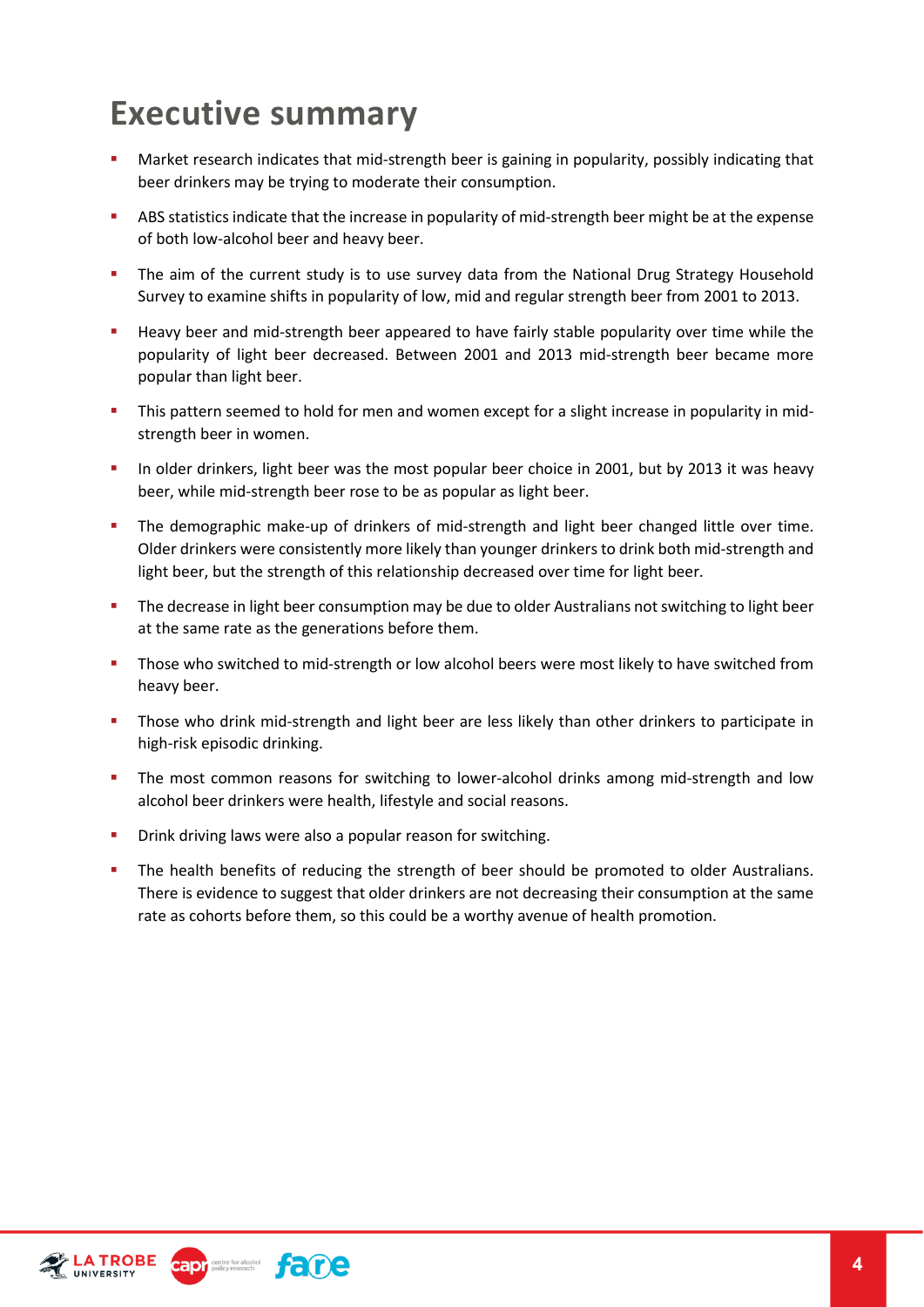## <span id="page-4-0"></span>**Introduction**

Apparent consumption of alcohol statistics released by the Australian Bureau of Statistics (ABS) indicate that, by volume of alcohol, mid-strength beer sales have been rising since 2001, while light beer and heavy beer sales have been decreasing (ABS, 2018). Brand revenue and market share data indicate that beer accounts for the largest portion of the Australian alcohol industry revenue (Ledovskikh, 2016). Of this revenue, heavy beer remains the leading strength of beer sold in Australia, while mid-strength beer is on the increase, and is expected to account for 13.7 per cent of industry revenue while light or low-strength beer only accounts for 3 per cent of industry revenue (Ledovskikh, 2016).

There are no consistent definitions of or terminology for light (or low-alcohol), mid-strength or heavy (or full strength or regular) beers. In this report, we will refer to these beers as light, mid-strength and heavy and will use the term "reduced alcohol beer" to refer to any beer that meets the criterion of light or mid-strength beer. The strengths of each beer type according to the ABS, Australian Taxation Office (ATO) and the Australian Institute of Health and Welfare (AIHW), along with the cut points for different excise rates on alcohol content, are shown in Appendix 1.

Associations in the literature have been made between heavy beer consumption and high incidences of risky drinking and harm. In an ecological study in Western Australia, researchers demonstrated that the proportion of alcohol consumed as heavy beer was associated with higher rates of alcohol-related harm at the regional level, while light beer consumption was associated with lower rates of harm (Stockwell et al., 1998). Also, harm related to beer consumption are positively correlated with strength (Srivastava & Zhao, 2010). The preferred beer strength for risky drinkers is heavy beer (Srivastava & Zhao 2010), although this may in part relate to demographic variation in beverage choice.

Men are more likely than women to consume all beer types, across all age demographics (Australian Insititute of Health and Welfare, 2014; Branch, White, & Hayman, 2006; King, Taylor, & Carroll, 2005). In 2008, it was reported that heavy beer's popularity is increasing over time for middle-aged and older respondents but not for younger respondents (Australian Institute of Health and Welfare, 2008).

The increase in popularity of mid-strength beer was reflected in the inclusion of three mid-strength beers in the 'Top 10 Australian Beers' by volume in 2012 (Tin, 2012). The same year also saw one light beer making the list (Tin, 2012). In 2000, Stockwell and Crosbie (2001) reported that low-alcohol beer had dramatic increases in sales over the previous two decades in Australia. They reported that ABS figures had shown a gradual substitution of reduced-alcohol beers in place of heavy beer over time. They also reported that, in 2000, reduced-alcohol beer made up 41 per cent of the beer market in some states. These statistics are based on dollars, rather than alcohol content. According to the ABS the proportion of alcohol sold in beer form that was mid-strength beer increased from 12 per cent to 15 per cent while light beer decreased from five per cent to three per cent of all alcohol in beer form sold from 2008/2009 to 2013/2014 (ABS, 2018).

Given the concurrent decrease in low alcohol and heavy beer, deciphering whether the increase in mid-strength beer consumption is due to drinkers switching from light or heavy beer is difficult. There are indications that many of those drinking reduced-alcohol beer are doing so while also still drinking heavy beer, for instance choosing reduced alcohol beer when they are driving, and drinking heavy beer when they are not. A survey of 278 respondents from Gippsland sporting clubs revealed 50 per cent consumed beer, with 43 per cent of beer drinkers only consuming full strength beer. Only one in five

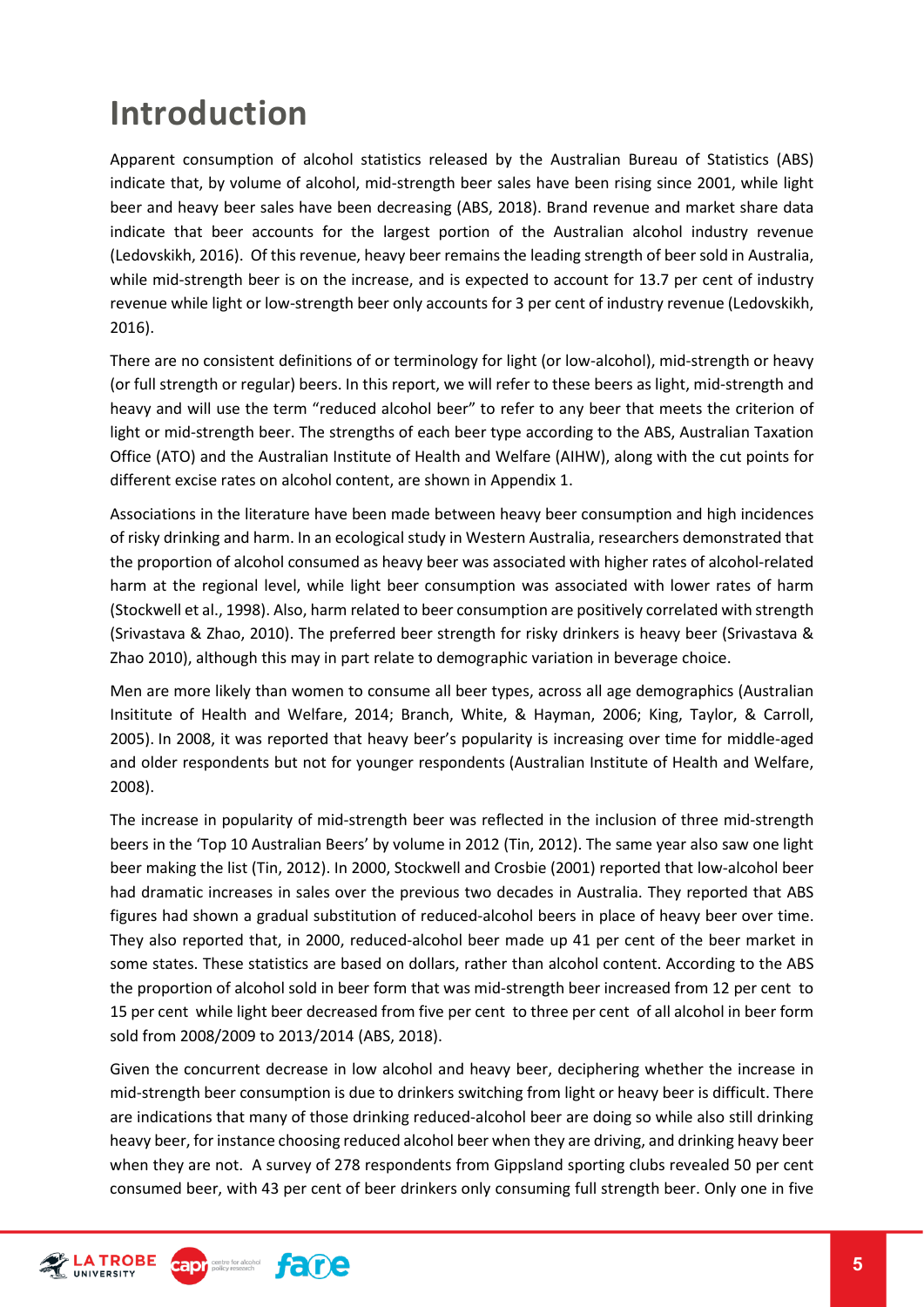reported that they only drank light beer, yet one in three consumed both full strength and light beer (Snow & Munro, 2000).

The current study aims to provide an update on trends in the popularity of beer types in Australia from 2001 to 2013, looking below the level of the aggregate data available from the ABS. Using data from the National Drug Strategy Household Survey (NDSHS), trends in the popularity of beer types by age and gender will be calculated, along with predictors of light and mid-strength beer drinking and reasons for switching to a lower strength beer.

### <span id="page-5-0"></span>**Methods**

#### <span id="page-5-1"></span>**SAMPLE**

Results were based on data obtained from the NDSHS in 2001, 2004, 2007, 2010 and 2013 (AIHW 2002, 2005, 2008, 2011, 2014). At least 22,000 people participated in each wave of the cross-sectional survey. The majority of analyses are based on those who stated that they had consumed alcohol in the last 12 months and selected at least one drink type as usually consumed (see the bolded column in Table 1).

| Table 1.                                                           |
|--------------------------------------------------------------------|
| Sample sizes in National Drug Strategy Household Survey, 2001-2013 |
|                                                                    |

|      |       | Drinker rate  | <b>Missing</b> |       |                                |
|------|-------|---------------|----------------|-------|--------------------------------|
| Year | N     | $\frac{1}{2}$ | (%)            | N     | Mean number of drinks selected |
| 2001 | 26451 | 83.8          | 2.9            | 21675 | 2.37                           |
| 2004 | 28050 | 84.5          | 3.0            | 23112 | 2.42                           |
| 2007 | 22680 | 83.1          | 3.7            | 18206 | 2.35                           |
| 2010 | 25883 | 80.8          | 4.6            | 20370 | 2.64 <sup>a</sup>              |
| 2013 | 23071 | 79.2          | 4.0            | 17972 | 2.50 <sup>a</sup>              |

*a The format of the question changed, slightly increasing the mean number of drinks selected.* 

As can be seen in Table 1, the proportion of drinkers who did not respond to the question on preferred drink type did not exceed five per cent in any wave of the survey – these respondents were excluded from this analysis. As will be detailed below, the wording and formatting of the question on preferred drink type changed in 2010, and this appeared to alter the mean number of drinks that people selected. The change in wording will be reflected in full in all results, and marked with a broken line between 2010 and 2013 results in all figures.

#### <span id="page-5-2"></span>**SURVEY**

The NDSHS is a detailed questionnaire on alcohol, tobacco and illicit drug use. In the 2001, 2004 and 2007 questionnaires, all respondents who had consumed alcohol were asked: *"What type of alcohol do you usually drink? (Mark all that apply)"*. The possible responses were Cask wine, Bottled wine, Heavy beer (greater than 4% Alcohol), Mid-strength beer (3% to 3.9% Alcohol), Low alcohol beer (1% to 2.9% Alcohol), Home-brewed beer, Pre-mixed spirits in a can, Bottled spirits and liqueurs, Pre-mixed spirits in a bottle, Cider, Fortified wine, port, vermouth, sherry, and Other.

In 2010 and 2013, respondents were asked: *"What type of alcohol is your main drink, the one you drink most often?"* They are then directed to mark one response only. They were then asked: *"What other types of alcohol do you usually drink?"* and directed to mark all that apply. From these two questions,

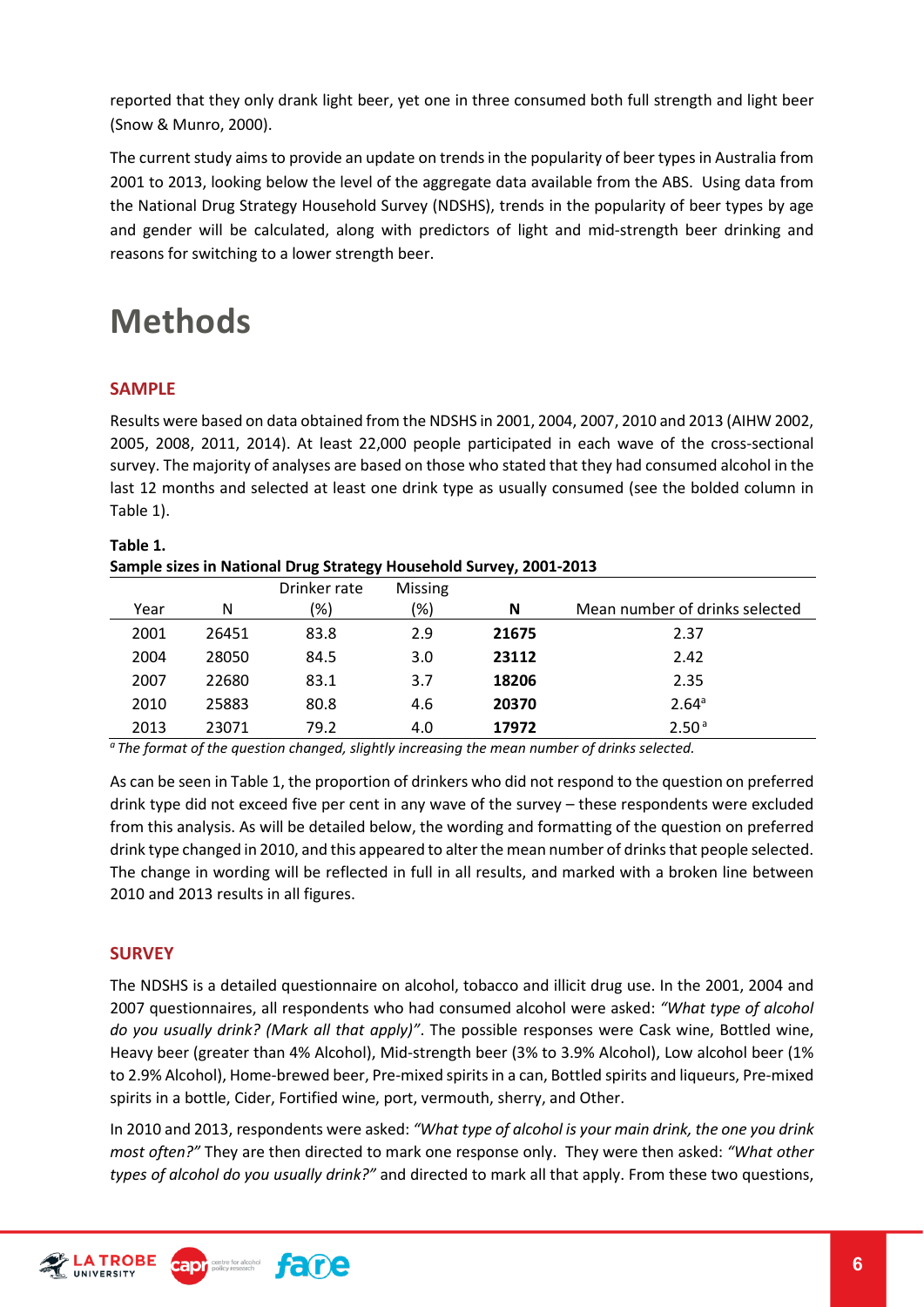we are able to derive a list of drinks that people "usually" consume, and for 2010 and 2013, their main drink preference as well.

Respondents are designated into age groups of 15-29, 30-49 and 50+. Average drinks per day were calculated from total volume consumed over the past twelve months, which is derived from questions in a standard graduated frequency format where respondents are asked about how often they drink at a range of levels. These questions were also used to calculate the number of times respondents drank five or more drinks in an occasion and eleven or more drinks in an occasion. A `drink' is an Australian standard drink (10g ethanol).

In the two most recent surveys (2010 and 2013), respondents were asked about any harm reduction methods they had employed while drinking in the last twelve months, one of which was switching to low-alcohol drinks. They were then asked what their reasons are for doing this. In 2010 and 2013 respondents were also asked if they had switched their favourite drink in the past twelve months, and if they had then they were asked what their favourite drink was prior to this switch.

As can be seen in Table 1, the mean number of drinks increased between 2007 and 2010. Further analyses, not shown, indicated that this change in the survey question resulted in 10 per cent of respondents increasing the number of drink types they listed as usually consumed from one to two. Besides this, there were very few differences due to the change in the wording of questions. However, to help ensure that results are interpreted with this shift being taken into account, both favourite and usual drink types are shown in each figure, with dotted lines indicating the change in survey items. Furthermore, all interpretation of trends is done without any shifts between 2007 and 2010 taken into account.

#### <span id="page-6-0"></span>**ANALYSIS**

All results presented are weighted to account for disproportionate representation in the sample on the grounds of age, sex, and geographic location compared to ABS statistics. Weighted proportions are shown for all figures. Logistic regression models predicting selection of mid-strength beer as a usual drink type in each wave of the survey were calculated. No bivariate models are presented, as all results are thought to be skewed by the higher number of drink types that younger and heavier drinkers select. In place of bivariate models, Adjusted Odds Ratios (AOR) models are presented which include the variable in question, adjusted for the number of drink types that each individual selected as usually consumed. This was to ensure that those people who selected more drink types, traditionally younger, heavier drinkers (Callinan & Ferris, 2012), did not skew the analysis. Multivariate models were adjusted for respondents' sociodemographic characteristics, alcohol consumption and drinking patterns, as well as the number of drinks that each respondent selected.

### <span id="page-6-1"></span>**Results**

The proportion of people who selected heavy, mid-strength or light beer in their list of drinks that they "usually" consume, from 2001 to 2013, is shown in Figure 1. In 2010 and 2013, respondents were asked to differentiate between their favourite drink (where they could only select one option), and any other drink that they usually consumed (where they could make as many selections as they wished) – the dotted lines represent the disconnection between trends before 2010 and trends after 2010. When counting the changes between 2007 and 2010, heavy beer and mid-strength beer appear to be slightly increasing in popularity over time, while light beer popularity is decreasing. However, when discounting the changes between 2007 and 2010 (which may be attributable to a change in the wording of the survey items), the popularity of regular-strength beer and mid-strength beer appears



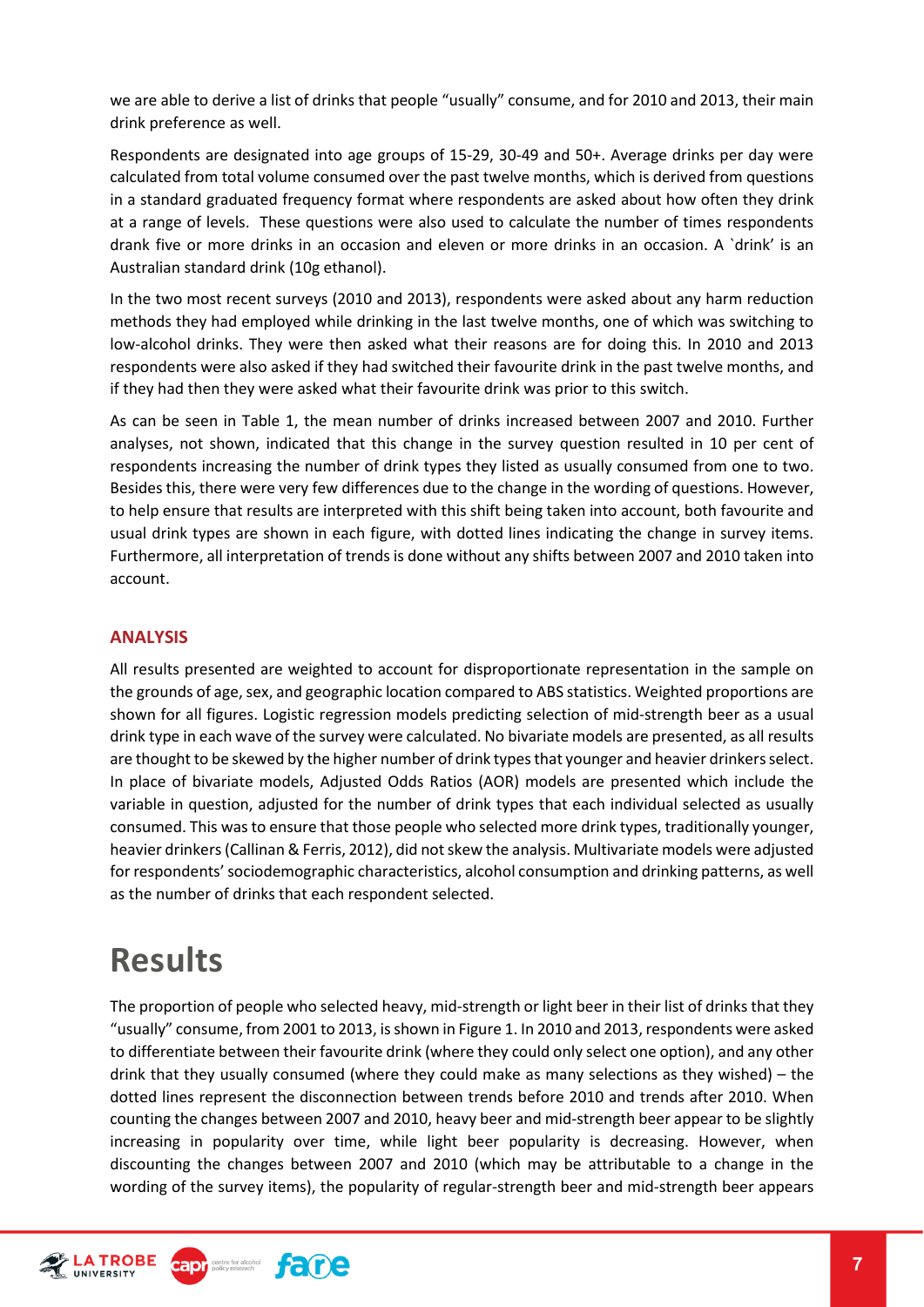to fluctuate but remain fairly stable over time, whereas light beer popularity consistently decreases over time. Between 2007 and 2010 mid-strength beer became more popular than light beer.



**Figure 1. Trends in the prevalence (%) of low, mid and heavy beer drinkers among Australian respondents between 2001 and 2013.**

N = 101,335. Dashed lines represent the break between two surveys where the wording of the question changed.

In Figure 2 and 3, the same analysis is presented for men and women respectively. Discounting the changes between 2007 and 2010 when the question wording changed, the popularity of regularstrength beer for men slightly increased over time, while mid-strength beer remained fairly steady in years that the question remained consistent, and light beer popularity decreased rapidly. When discounting the changes between 2007 and 2010, for women, the popularity of regular-strength beer and light beer decreased over time, while the popularity of mid-strength beer increased. Therefore, much of the increase in popularity of mid-strength beer is coming from women.



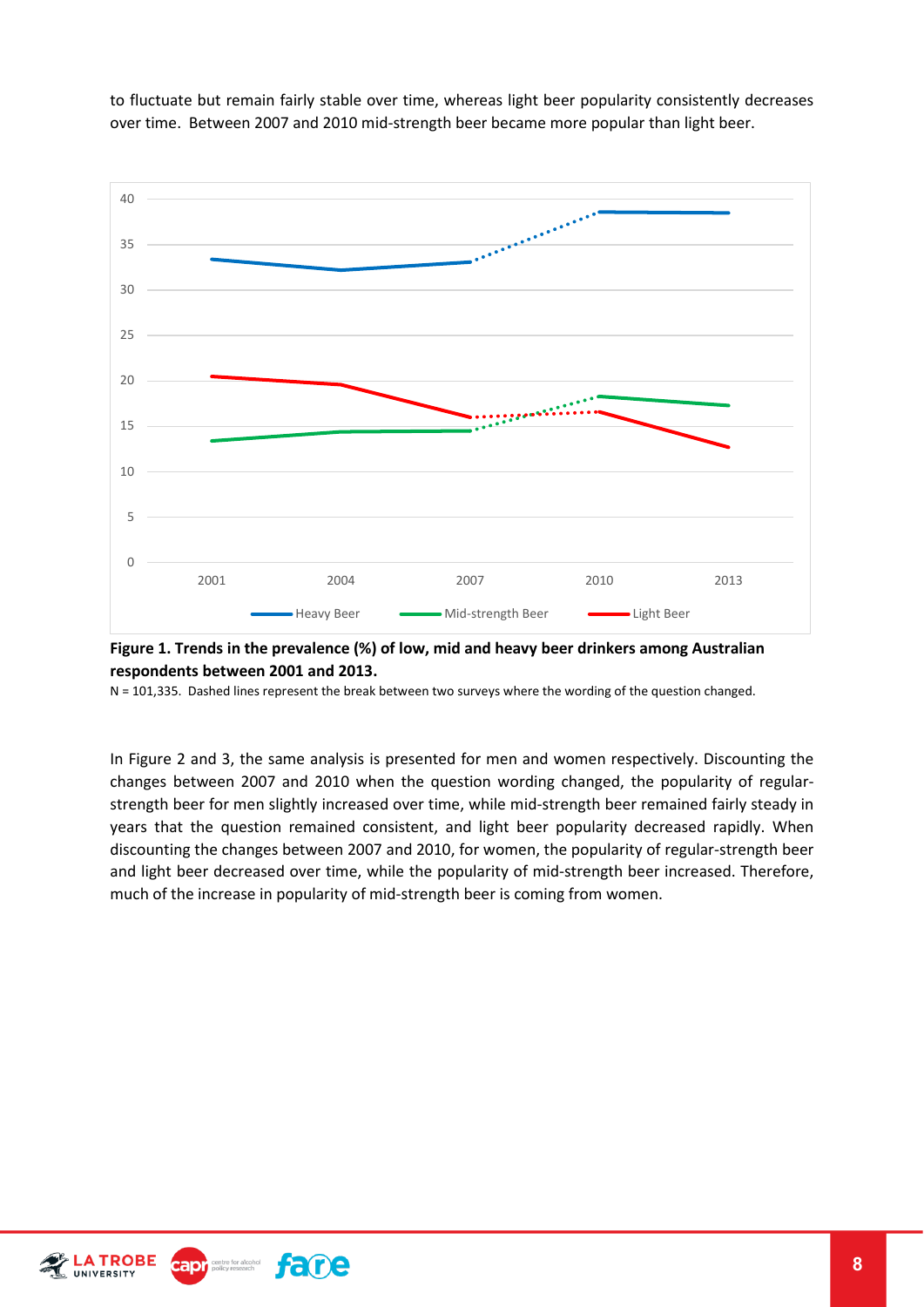

**Figure 2. Trends in the prevalence (%) of low, mid and heavy beer drinkers among Australian male respondents between 2001 and 2013.**

N=46,719 Dashed lines represent the break between two surveys where the wording of the question changed.



#### **Figure 3. Trends in the prevalence (%) of low, mid and heavy beer drinkers among Australian female respondents between 2001 and 2013.**

N= 54,616 Dashed lines represent the break between two surveys where the wording of the question changed.



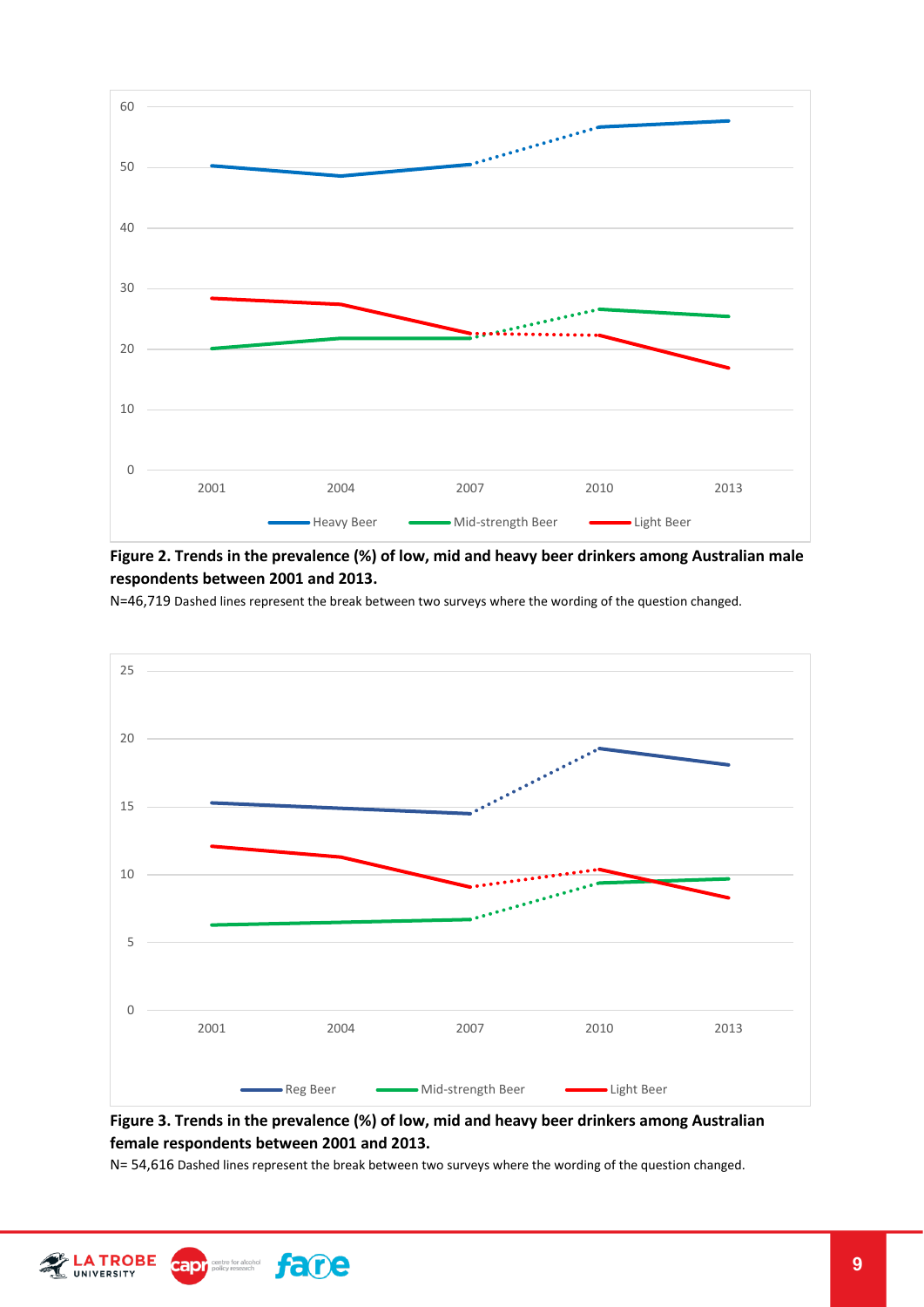Analyses were then split by age. In Figure 4, the popularity of the three different beer types for younger drinkers over time is shown. The relative popularity of each type of beer appears to remain fairly constant in this group. However, when discounting the changes between 2007 and 2010, the popularity of heavy and light beer appears to be decreasing over time among this group, while the popularity of mid-strength beer is fluctuating but remaining fairly stable.

In Figure 5, the relative popularity of each beer type among middle-aged respondents is shown. A rise in the popularity of heavy beer and a decrease in the popularity of light beer can be seen, both when counting and when discounting the changes observed between 2007 and 2010. Among middle-aged respondents, mid-strength beer popularity is fairly stable over time (when discounting the change between 2007 and 2010). While light beer was more popular than mid-strength beer in 2001, this reversed by 2013.

Finally, in Figure 6, the relative popularity of each beer type among older respondents is shown. This is the age group in which light beer has decreased in popularity the most. In 2001, light beer was the most popular beer type, but by 2013 heavy beer was more popular. Midstrength beer also increased in popularity in this group, both when counting and when discounting the changes observed between 2007 and 2010.



#### **Figure 4. Trends in the prevalence (%) of beer drinkers among younger respondents (15-29) between 2001 and 2013.**

N=20,837; Dashed lines represent the break between two surveys where the wording of the question changed.





fane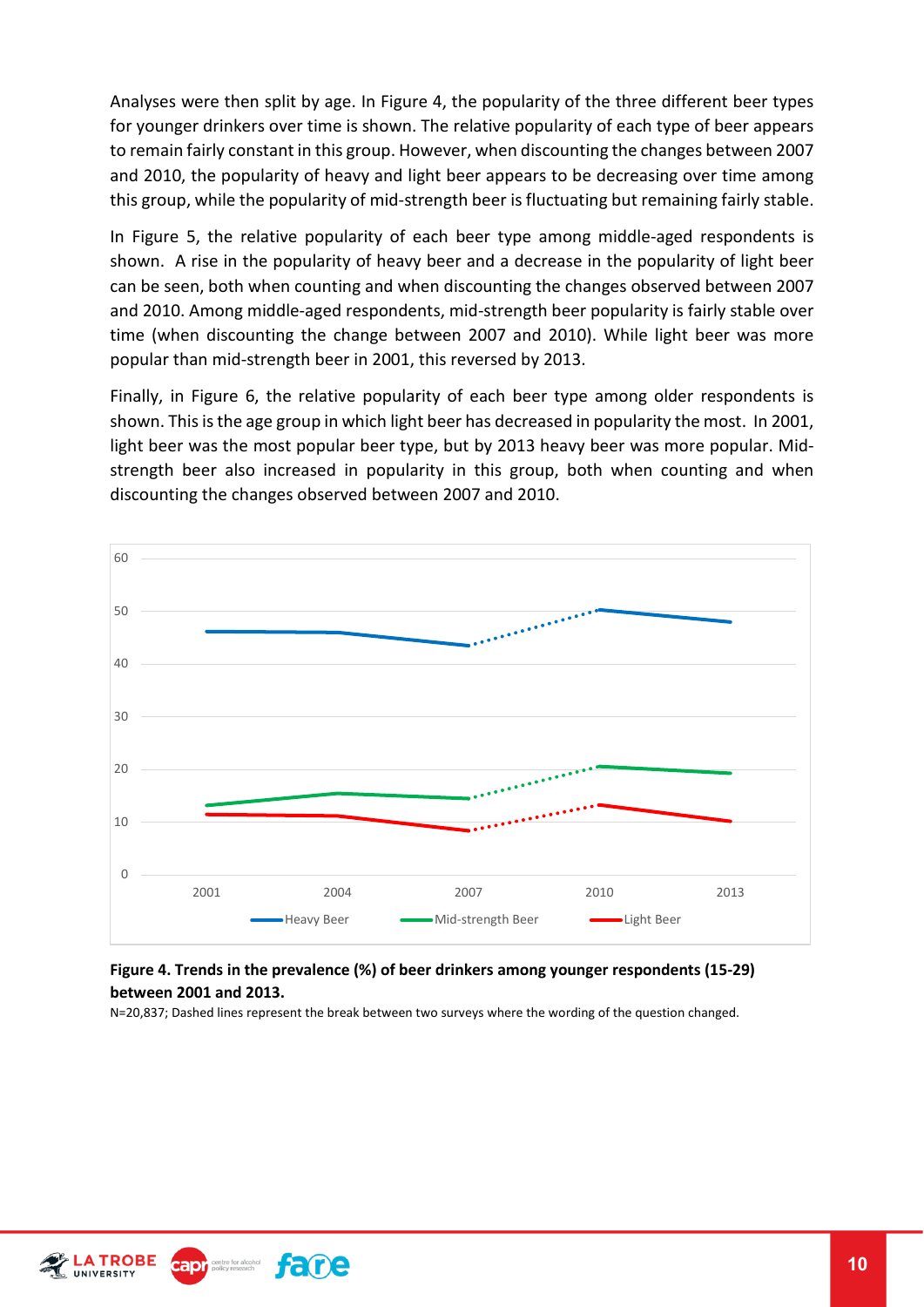

**Figure 5. Trends in the prevalence (%) of beer drinkers among middle-aged respondents (30-49) between 2001 and 2013.**

N=38,532; Dashed lines represent the break between two surveys where the wording of the question changed.



#### **Figure 6. Trends in the prevalence (%) of beer drinkers among older respondents (aged 50+) between 2001 and 2013.**

N=41,966; Dashed lines represent the break between two surveys where the wording of the question changed.



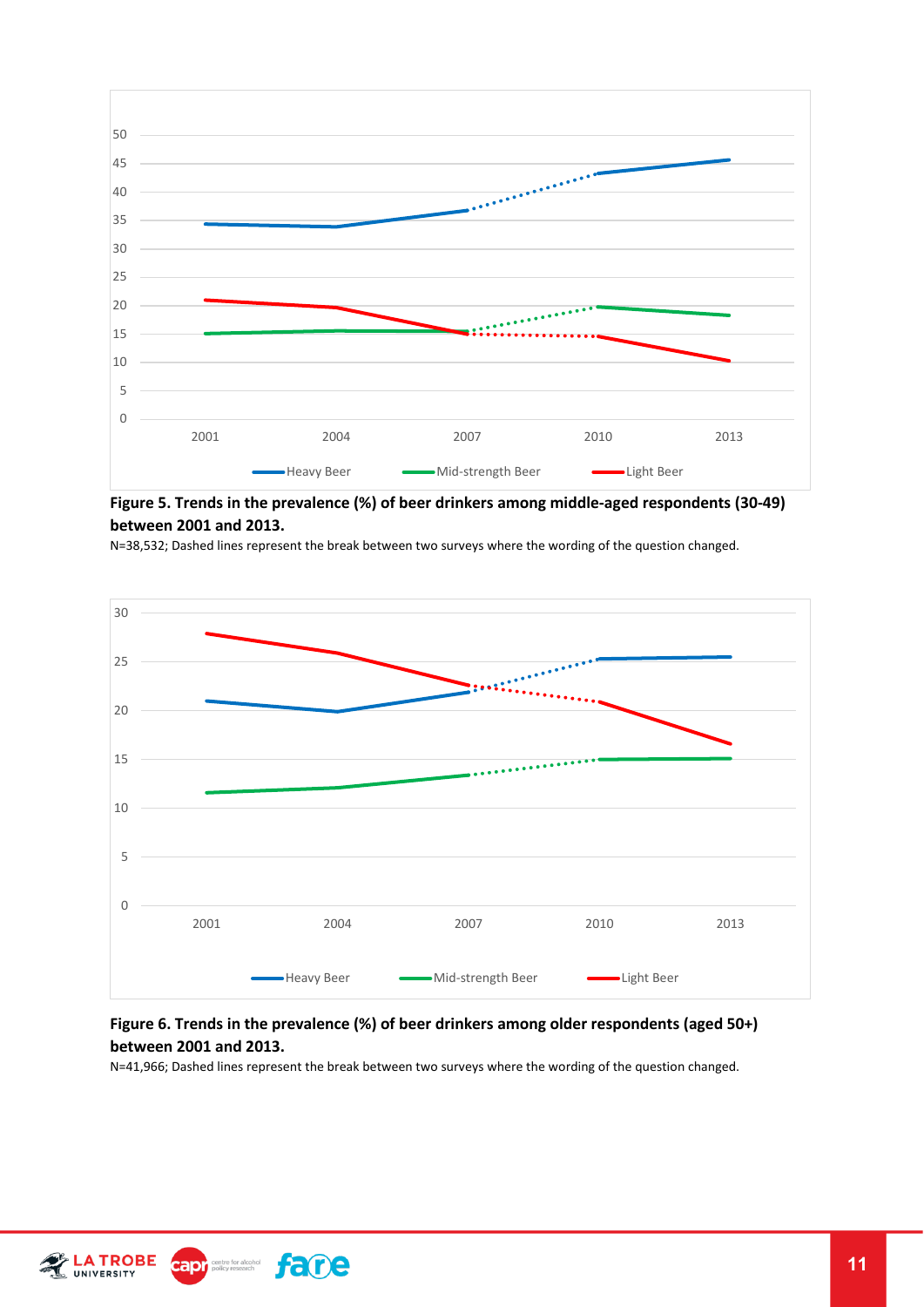In order to ascertain if the demographics and consumption patterns of heavy, mid-strength and light beer drinkers have changed over time, logistic regression models predicting heavy, mid-strength and light beer consumption were calculated and shown in Table 2, 3 and 4 respectively. In the first column, each variable is entered separately, adjusting for the number of drinks that each individual selected as usually consumed. Multivariate models were also generated. To avoid multicollinearity, multivariate models did not include five plus or eleven plus drinking occasions as a predictor, but they did include the number of types of drinks that each person selected in order to control for the habits of those people who consume a variety of drink types, rather than mid-strength beer in particular.

In 2001, both middle-aged and older drinkers were less likely than younger drinkers to usually consume heavy beer, however by 2013 middle-aged drinkers were more likely than younger drinkers to do so. There did appear to be a downward trend in the amount consumed by heavy beer drinkers in the adjusted models, but this was less apparent in the multivariate models. However, it is possible that this was because of the changing demographics of this population.

Men were consistently more likely to be beer drinkers than women. Middle-aged and older respondents were more likely than younger drinkers to select mid-strength beer as a usual drink type in each wave from 2001 to 2013. Respondents born outside of Australia were less likely to be midstrength beer drinkers in 2010 and 2013, but only in the adjusted model. Mid-strength beer drinkers consumed overall, a similar amount to those who prefer other drink types. Mid-strength beer drinkers were more likely than other drinkers to consume five plus or eleven plus drinks in the adjusted and multivariate models.

Older and middle-aged drinkers were more likely to be light beer drinkers than younger drinkers – particularly older drinkers, who were five times more likely than younger drinkers in 2001 (decreasing down to four times more likely in 2013) to be light beer drinkers than younger drinkers. The strength of the relationship between gender and light beer drinking did appear to decrease over time as well, with men moving from nearly three times more likely to a little over two times more likely to drink light beer than women from 2001 to 2013. Light beer drinkers consistently drank less than other drinkers from 2001 to 2013. There does appear to be an increasing, albeit weak, relationship between being born outside of Australia and drinking light beer over time (multivariate OR = 0.87 in 2001 vs. 1.16 in 2013). Given that the number of light beer drinkers is decreasing, this might indicate that those failing to switch over to light beer as they age are Australian born. In the AOR model, light beer drinkers are less likely than other beer drinkers to drink eleven or more drinks in an occasion.



apr<sub>centre for alcohol</sub> fame

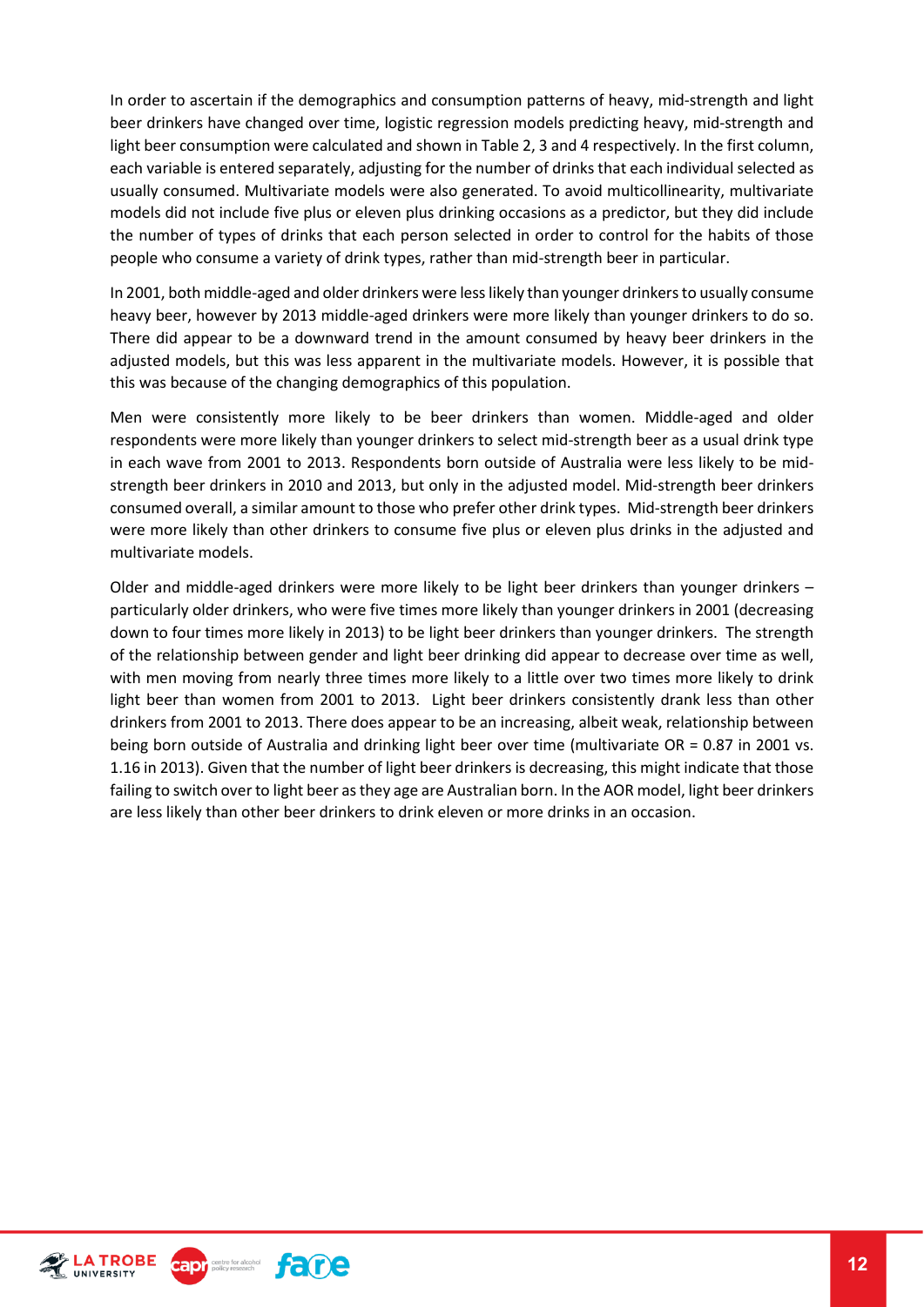|                     |                        | 2001<br>2004 |           | 2007       |           | 2010       |           | 2013       |           |            |           |
|---------------------|------------------------|--------------|-----------|------------|-----------|------------|-----------|------------|-----------|------------|-----------|
|                     |                        | <b>AOR</b>   | <b>MV</b> | <b>AOR</b> | <b>MV</b> | <b>AOR</b> | <b>MV</b> | <b>AOR</b> | <b>MV</b> | <b>AOR</b> | <b>MV</b> |
| Age                 | Young                  | $1$ (Ref)    | $1$ (Ref) | $1$ (Ref)  | $1$ (Ref) | $1$ (Ref)  | $1$ (Ref) | $1$ (Ref)  | $1$ (Ref) | $1$ (Ref)  | $1$ (Ref) |
|                     | Mid                    | $0.73***$    | $0.68***$ | $0.72***$  | $0.67***$ | 0.91       | $0.88*$   | 1.08       | 1.02      | $1.34***$  | $1.27***$ |
|                     | Old                    | $0.41***$    | $0.32***$ | $0.38***$  | $0.30***$ | $0.46***$  | $0.37***$ | $0.60***$  | $0.46***$ | $0.66***$  | $0.50***$ |
| Sex                 | Male                   | $1$ (Ref)    | $1$ (Ref) | $1$ (Ref)  | $1$ (Ref) | $1$ (Ref)  | $1$ (Ref) | $1$ (Ref)  | $1$ (Ref) | $1$ (Ref)  | 1 (Ref)   |
|                     | Female                 | $0.16***$    | $0.16***$ | $0.17***$  | $0.17***$ | $0.15***$  | $0.15***$ | $0.15***$  | $0.16***$ | $0.14***$  | $0.14***$ |
| <b>COB</b>          | Aus                    | $1$ (Ref)    | $1$ (Ref) | $1$ (Ref)  | $1$ (Ref) | $1$ (Ref)  | $1$ (Ref) | $1$ (Ref)  | $1$ (Ref) | $1$ (Ref)  | $1$ (Ref) |
|                     | Other                  | $0.90*$      | 1.01      | 0.91       | 0.94      | 1.01       | 1.08      | 1.04       | 1.08      | $1.16***$  | $1.19***$ |
|                     | Average drinks per day | $1.28***$    | $1.19***$ | $1.27***$  | $1.18***$ | $1.25***$  | $1.19***$ | $1.23***$  | $1.15***$ | $1.22***$  | $1.15***$ |
| Five plus<br>occs   | Never                  | $1$ (Ref)    |           | $1$ (Ref)  |           | $1$ (Ref)  |           | $1$ (Ref)  |           | $1$ (Ref)  |           |
|                     | < Monthly              | $1.75***$    |           | $1.85***$  |           | $1.54***$  |           | $1.62***$  |           | $1.72***$  |           |
|                     | Monthly- weekly        | $3.38***$    |           | $3.21***$  |           | $2.79***$  |           | $2.89***$  |           | $2.74***$  |           |
|                     | Weekly +               | $7.44***$    |           | $7.30***$  |           | $6.27***$  |           | $5.31***$  |           | $4.79***$  |           |
| Eleven<br>plus occs | Never                  | $1$ (Ref)    |           | $1$ (Ref)  |           | $1$ (Ref)  |           | $1$ (Ref)  |           | $1$ (Ref)  |           |
|                     | < Monthly              | $3.37***$    |           | $2.92***$  |           | $3.19***$  |           | $2.48***$  |           | $2.98***$  |           |
|                     | Monthly- weekly        | $4.90***$    |           | $4.49***$  |           | $3.98***$  |           | $3.32***$  |           | $3.53***$  |           |
|                     | Weekly +               | $6.30***$    |           | $6.76***$  |           | $5.13***$  |           | $4.41***$  |           | $4.28***$  |           |

**Table 2. Differentiation of those who usually drink heavy beer from other drinkers, on sociodemographic characteristics, alcohol consumption and drinking patterns: adjusted odds ratios and multivariate models on triennial surveys between 2001 and 2013.**

N = 101,335. AOR: Adjusted Odds Ratio adjusted for the number of drink types that each individual selected. MV: Multivariate model: all listed variables and the number of drinks selected included in the model. Occs: drinking occasions – the number of occasions per year where this number of drinks were consumed.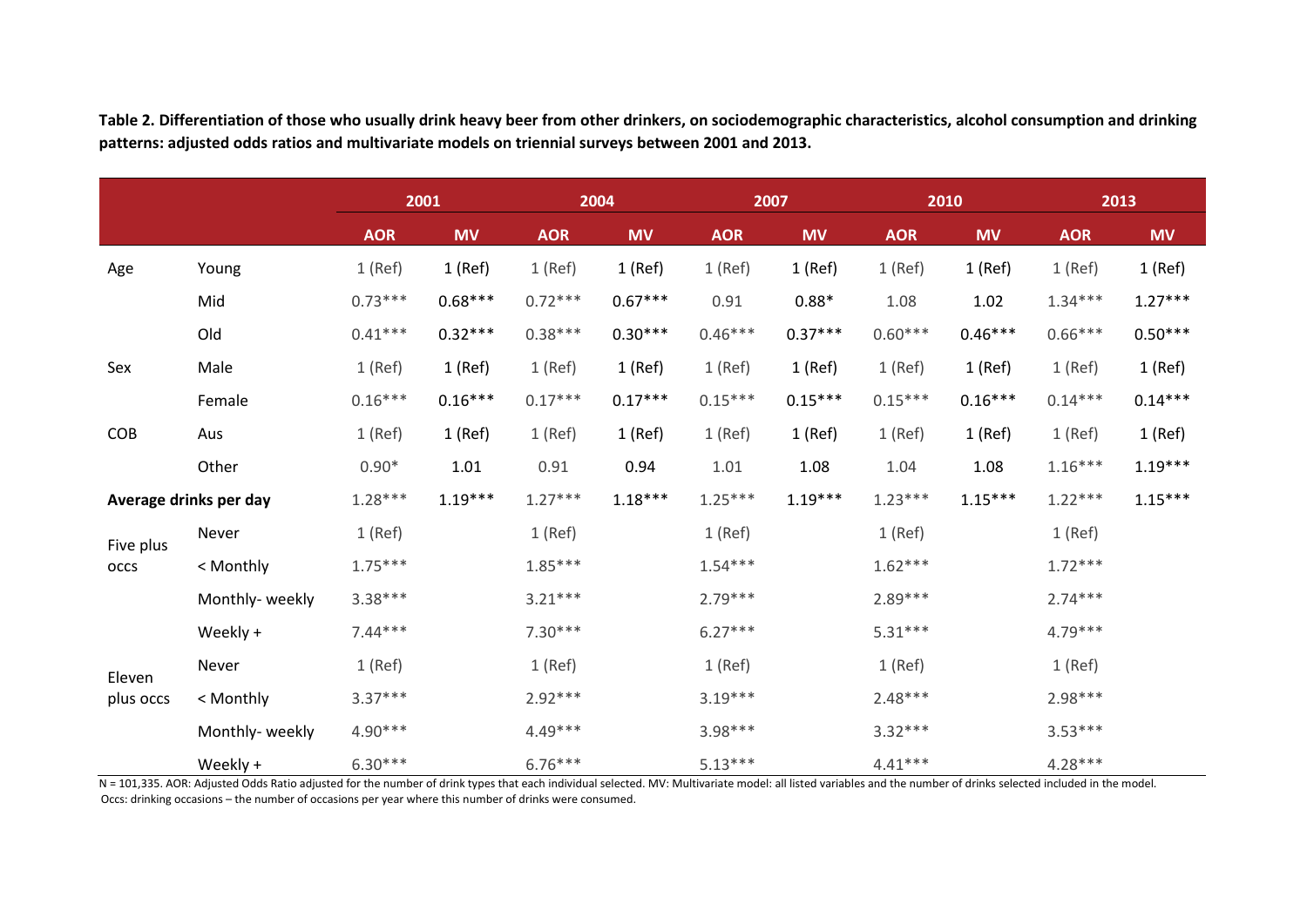**Table 3. Differentiation of those who usually drink mid-strength beer from other drinkers, on sociodemographic characteristics, alcohol consumption and drinking patterns: adjusted odds ratios and multivariate models on triennial surveys between 2001 and 2013.**

|           |                        | 2001<br>2004 |           | 2007       |           |            | 2010      |            | 2013      |            |           |
|-----------|------------------------|--------------|-----------|------------|-----------|------------|-----------|------------|-----------|------------|-----------|
|           |                        | <b>AOR</b>   | <b>MV</b> | <b>AOR</b> | <b>MV</b> | <b>AOR</b> | <b>MV</b> | <b>AOR</b> | <b>MV</b> | <b>AOR</b> | <b>MV</b> |
| Age       | Young                  | $1$ (Ref)    | $1$ (Ref) | $1$ (Ref)  | $1$ (Ref) | $1$ (Ref)  | 1 (Ref)   | $1$ (Ref)  | $1$ (Ref) | $1$ (Ref)  | $1$ (Ref) |
|           | Mid                    | $1.55***$    | $1.50***$ | $1.35***$  | $1.29***$ | $1.44***$  | $1.41***$ | $1.61***$  | $1.53***$ | $1.49***$  | $1.44***$ |
|           | Old                    | $1.38***$    | $1.26**$  | $1.21**$   | 1.11      | $1.45***$  | $1.34***$ | $1.62***$  | $1.44***$ | $1.60***$  | $1.49***$ |
| Sex       | Male                   | $1$ (Ref)    | $1$ (Ref) | $1$ (Ref)  | $1$ (Ref) | $1$ (Ref)  | $1$ (Ref) | $1$ (Ref)  | $1$ (Ref) | $1$ (Ref)  | $1$ (Ref) |
|           | Female                 | $0.27***$    | $0.28***$ | $0.26***$  | $0.26***$ | $0.27***$  | $0.27***$ | $0.28***$  | $0.28***$ | $0.30***$  | $0.30***$ |
| COB       | Aus                    | $1$ (Ref)    | 1 (Ref)   | $1$ (Ref)  | $1$ (Ref) | $1$ (Ref)  | 1 (Ref)   | $1$ (Ref)  | $1$ (Ref) | $1$ (Ref)  | $1$ (Ref) |
|           | Other                  | 1.10         | 0.99      | 1.11       | $1.01\,$  | 1.06       | 0.95      | $1.20**$   | 1.11      | $1.13*$    | 1.06      |
|           | Average drinks per day | $1.03***$    | 0.99      | $1.04***$  | 0.99      | 1.02       | 0.98      | $1.03**$   | 0.99      | $1.04***$  | 1.00      |
| Five plus | Never                  | $1$ (Ref)    |           | $1$ (Ref)  |           | $1$ (Ref)  |           | $1$ (Ref)  |           | $1$ (Ref)  |           |
| occs      | < Monthly              | 1.15         |           | 1.17       |           | 1.11       |           | 1.14       |           | 1.10       |           |
|           | Monthly-weekly         | $1.33***$    |           | $1.45***$  |           | $1.30***$  |           | 1.13       |           | 1.09       |           |
|           | Weekly +               | $1.37***$    |           | $1.33***$  |           | $1.30***$  |           | $1.20**$   |           | $1.16*$    |           |
| Eleven    | Never                  | $1$ (Ref)    |           | $1$ (Ref)  |           | $1$ (Ref)  |           | $1$ (Ref)  |           | $1$ (Ref)  |           |
| plus occs | < Monthly              | 1.19         |           | $1.35***$  |           | $1.40***$  |           | 1.18       |           | 1.06       |           |
|           | Monthly-weekly         | $1.23*$      |           | $1.25***$  |           | 1.04       |           | 0.99       |           | 1.01       |           |
|           | Weekly +               | $0.70*$      |           | 0.94       |           | 0.90       |           | 0.77       |           | 0.95       |           |

 $N = 101,335$ . AOR: Adjusted Odds Ratio adjusted for the number of drink types that each individual selected. MV: Multivariate model: all listed variables and the number of drinks selected included in the model. a Occs: drinking occasions – the number of occasions per year where this number of drinks were consumed.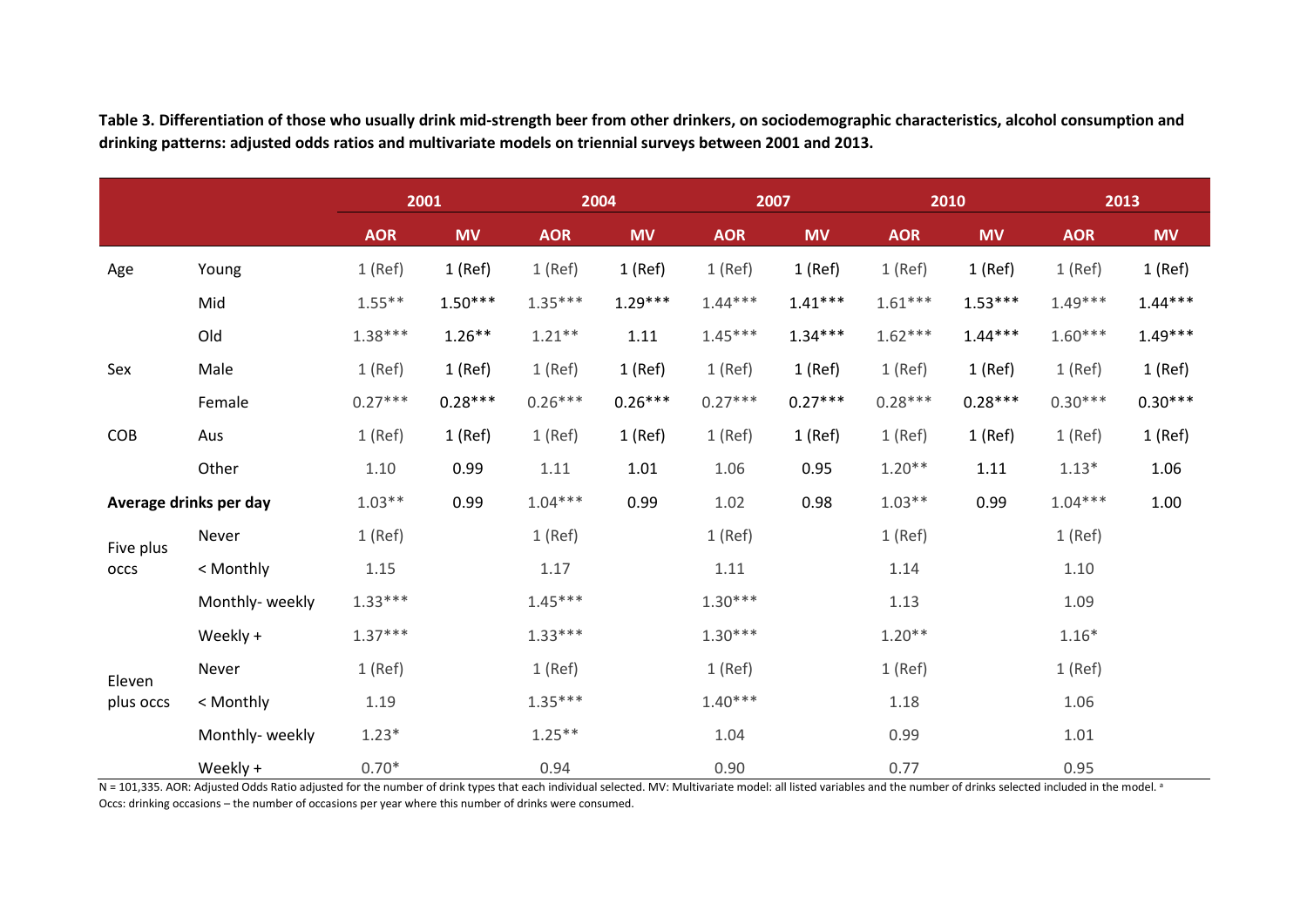**2001 2004 2007 2010 2013 AOR MV AOR MV AOR MV AOR MV AOR MV** Age Young 1 (Ref) 1 (Ref) 1 (Ref) 1 (Ref) 1 (Ref) 1 (Ref) 1 (Ref) 1 (Ref) 1 (Ref) 1 (Ref) Mid 2.92\*\*\* 2.79\*\*\* 2.96\*\*\* 2.79\*\*\* 2.79\*\*\* 2.67\*\*\* 1.97\*\*\* 1.91\*\*\* 1.71\*\*\* 1.67\*\*\* Old 5.36\*\*\* 5.29\*\*\* 5.44\*\*\* 5.09\*\*\* 5.94\*\*\* 5.51\*\*\* 4.71\*\*\* 4.45\*\*\* 4.35\*\*\* 4.19\*\*\* Sex Male 1 (Ref) 1 (Ref) 1 (Ref) 1 (Ref) 1 (Ref) 1 (Ref) 1 (Ref) 1 (Ref) 1 (Ref) 1 (Ref) Female 0.36\*\*\* 0.30\*\*\* 0.36\*\*\* 0.30\*\*\* 0.37\*\*\* 0.30\*\*\* 0.44\*\*\* 0.38\*\*\* 0.50\*\*\* 0.46\*\*\* COB Australia 1 (Ref) 1 (Ref) 1 (Ref) 1 (Ref) 1 (Ref) 1 (Ref) 1 (Ref) 1 (Ref) 1 (Ref) 1 (Ref) Other 1.21\*\*\* 0.87\*\* 1.21\*\*\* 0.91 1.23\*\*\* 0.92 1.24\*\*\* 0.97 1.35\*\*\* 1.16\* **Average drinks per day** 0.91\*\*\* 0.85\*\*\* 0.88\*\*\* 0.82\*\*\* 0.86\*\*\* 0.80\*\*\* 0.89\*\*\* 0.84\*\*\* 0.89\*\*\* 0.85\*\*\* Five plus Occs<sup>a</sup> Never 1 (Ref) 1 (Ref) 1 (Ref) 1 (Ref) 1 (Ref) < Monthly 0.82\*\* 0.79\*\*\* 0.79\*\* 0.64\*\*\* 0.54\*\*\* Monthly- weekly 0.60\*\*\* 0.62\*\*\* 0.46\*\*\* 0.48\*\*\* 0.43\*\*\* Weekly + 0.41\*\*\* 0.32\*\*\* 0.28\*\*\* 0.27\*\*\* 0.30\*\*\* Eleven plus Occs<sup>a</sup> Never 1 (Ref) 1 (Ref) 1 (Ref) 1 (Ref) 1 (Ref) < Monthly 0.56\*\*\* 0.55\*\*\* 0.54\*\*\* 0.54\*\*\* 0.50\*\*\* Monthly- weekly 0.48\*\*\* 0.45\*\*\* 0.31\*\*\* 0.39\*\*\* 0.40\*\*\* Weekly + 0.27\*\*\* 0.15\*\*\* 0.14\*\*\* 0.25\*\*\* 0.30\*\*\*

**Table 4. Differentiation of those who usually drink light beer from other drinkers, on sociodemographic characteristics, alcohol consumption and drinking patterns: adjusted odds ratios and multivariate models on triennial surveys between 2001 and 2013.**

N = 101,335. AOR: Adjusted Odds Ratio adjusted for the number of drink types that each individual selected. MV: Multivariate model: all listed variables and the number of drinks selected included in the model. a a Occs: drinking occasions – the number of occasions per year where this number of drinks were consumed.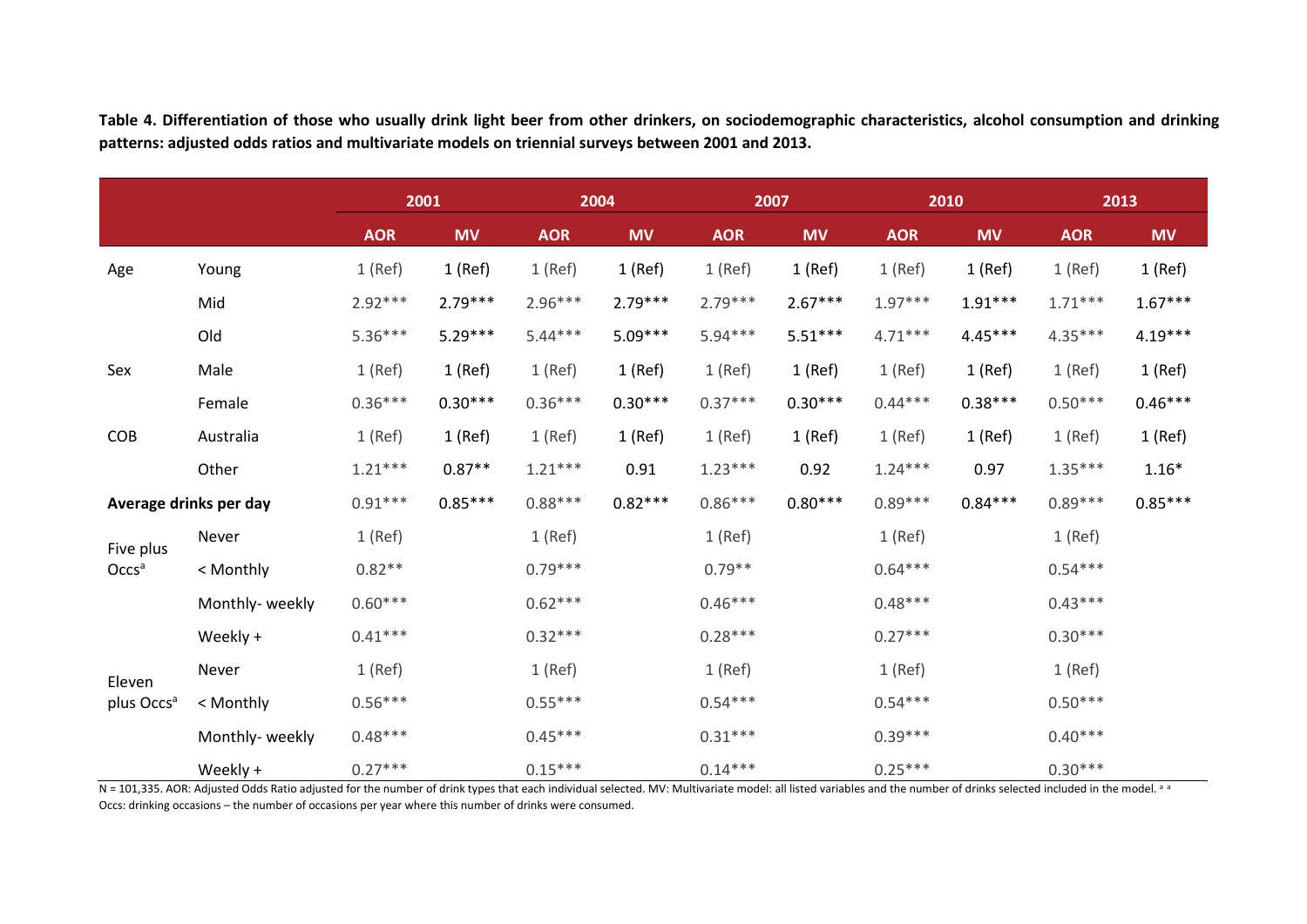The percentage of light and mid-strength beer drinkers who report various reasons for switching to low-alcohol drinks in the last twelve months is shown in Table 5. Figures in bold indicate that respondents who drink that beer type were significantly more likely to select this reason for switching than other drinkers. Health is the most popular reason, but not higher for mid-strength and light beer drinkers than anyone else. Mid-strength beer drinkers are more likely than other drinkers to report switching to low-alcohol drinks for lifestyle and driving reasons, while light beer drinkers also reported driving as a reason for switching more than other drinkers, along with peer pressure – although the total number of respondents reporting peer pressure as a reason was very low.

#### **Table 5.**

**Reasons for switching to low-alcohol drinks for mid-strength and light beer drinkers who stated they switched in the last twelve months.** 

| Reason         | Light (%) | Mid (%) |
|----------------|-----------|---------|
| Health         | 60.3      | 58.9    |
| Lifestyle      | 40.8      | 49.4    |
| Social         | 44.6      | 43.6    |
| Pregnant       | 2.8       | 2.8     |
| Taste          | 31.7      | 33.6    |
| Driving        | 33.0      | 26.2    |
| Financial      | 14.9      | 15.9    |
| Adult pressure | 1.3       | 3.1     |
| Peer pressure  | 1.4       | 0.8     |
| Price          | 8.3       | 9.1     |
| Other          | 4.1       | 4.1     |
| N              | 706       | 723     |

*Responses from 2010 and 2013 surveys combined. Figures in bold indicate that those who selected mid/strength or low alcohol beer, column dependent, were more likely to select this option than those who do not drink mid-strength beer at a p < .05 using a chi-square analysis* 

In the last two surveys, aside from being able to differentiate between their favourite and other usually consumed beverage types, respondents can also state if they switched their favourite drink choice in the last twelve months and what they switched from. The previous favourite drink choice among those who selected any of the beers as their favourite drink type in 2010 and 2013 is shown in Table 6. Nearly half of all people who now prefer mid-strength beer and over a third of those who prefer light beer switched from heavy beer. Twenty per cent of light beer drinkers and fifteen per cent of mid-strength beer drinkers switched from bottled wine, and twelve per cent and fifteen per cent respectively switched from premixed spirits. Meanwhile, those who switched *to* heavy beer usually switched from spirits (34 per cent from pre-mix and 30 per cent from bottled spirits).

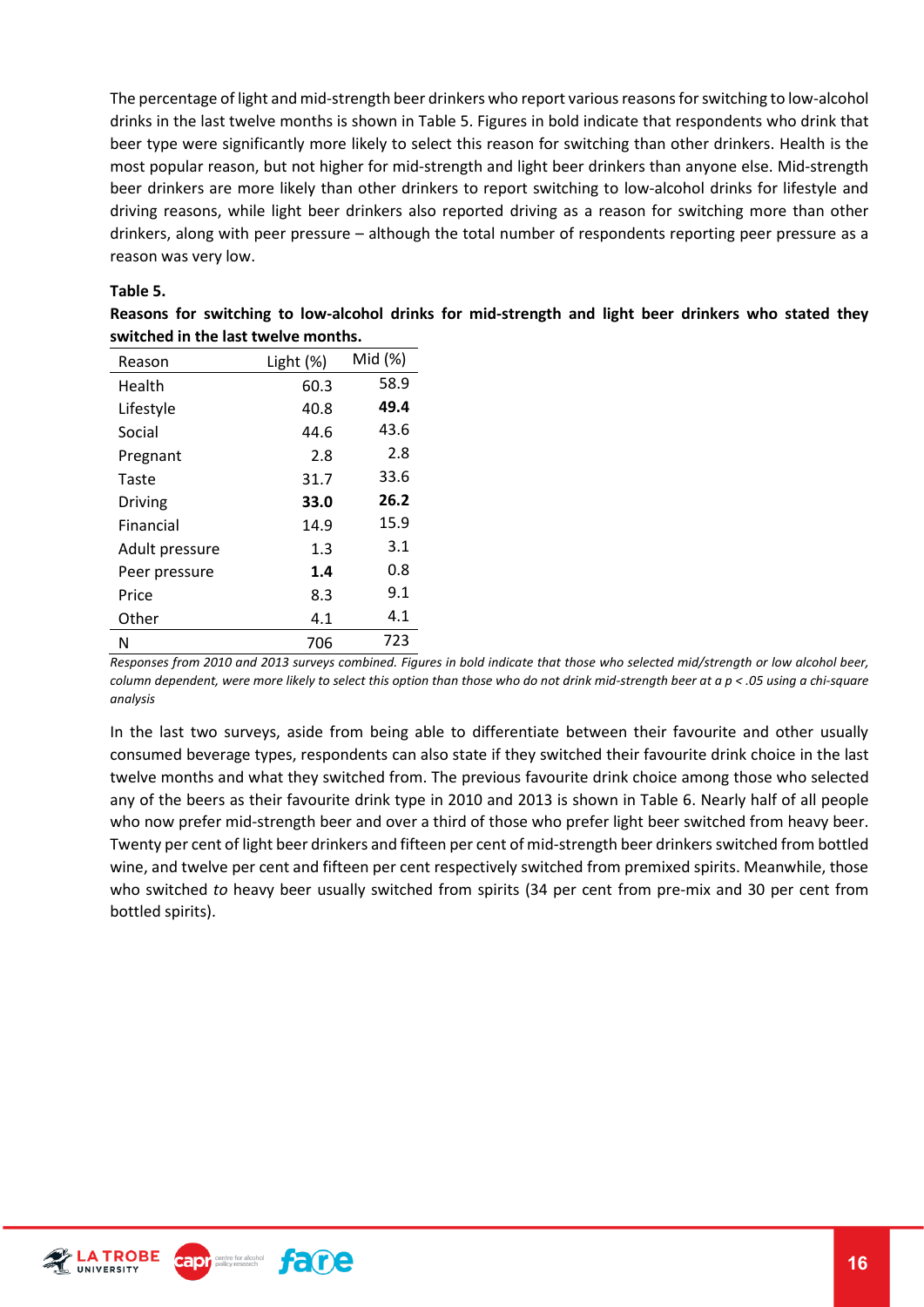#### **Table 6.**

| <b>Drink</b>                   | Light %                      | Mid-strength % | Heavy % |
|--------------------------------|------------------------------|----------------|---------|
| Heavy beer                     | 36.5                         | 45.9           |         |
| Mid-strength beer              | 14.1                         |                | 3.7     |
| Light beer                     | $\qquad \qquad \blacksquare$ | 4.0            | 2.2     |
| Home brew                      | 0.6                          | 1.5            | 1.2     |
| Pre-mix spirits                | 12.3                         | 15.1           | 34.4    |
| Cask Wine                      | 4.1                          | 2.5            | 3.3     |
| <b>Bottled Wine</b>            | 20.5                         | 14.9           | 19.1    |
| <b>Bottled Spirits</b>         | 7.4                          | 12.6           | 30.3    |
| Cider                          | 0.8                          | 2.5            | 4.1     |
| Fortified Wine, Port, Vermouth | 0.9                          | 1.1            | 0.3     |
| Other                          | 2.7                          | 0              | 1.4     |
| N                              | 110                          | 194            | 399     |

**Previous favourite drink choice among those who switched to light, mid-strength or heavy beer as their favourite drink in the last twelve months.**

*Responses from 2010 and 2013 surveys combined.* 

Finally, in Table 7 the proportion of regular, mid-strength and low-alcohol beer drinkers who drink the other beer types is shown. Half of all people who drink mid-strength beer also drink light or heavy beer, in particular, 46 per cent drink heavy beer. The results were similar for low alcohol beer drinkers. Conversely, three-quarters of those who drink heavy beer did not drink mid-strength or low-alcohol beer.

| Table 7.                                                                         |
|----------------------------------------------------------------------------------|
| Percentage of people who drink each beer type who also drink other types of beer |

|              | Regular (%)              | Mid-strength (%) | Light (%) |
|--------------|--------------------------|------------------|-----------|
| Light        | 3.6                      | 3.9              | -         |
| Mid-strength | 10.8                     | -                | 5.3       |
| Regular      | $\overline{\phantom{a}}$ | 24               | 11        |
| <b>Both</b>  | 9.9                      | 22.1             | 30.1      |
| Neither      | 75.6                     | 50               | 53.6      |
| N            | 6173                     | 2981             | 2361      |

*Responses from 2010 and 2013 surveys combined. Both = consumes both other types of beer (that is, all three beer types). Neither = Consumes neither of the other beer types (that is, only the beer type listed at the column header).*

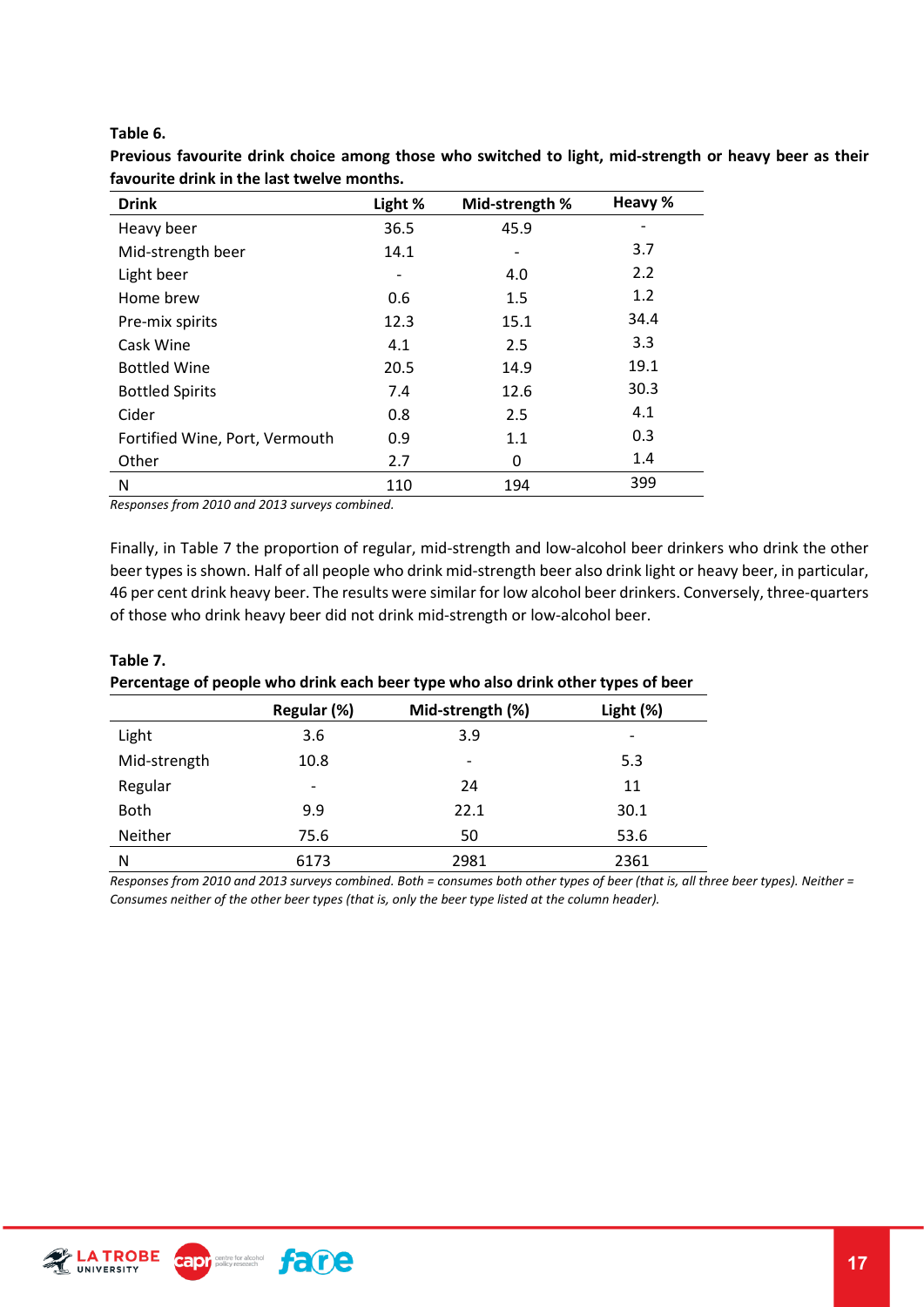## <span id="page-17-0"></span>**Discussion**

ABS statistics indicate that mid-strength beer consumption is increasing, while both light and heavy beer consumption is decreasing (ABS, 2018). Survey data from the current study indicate that the popularity of midstrength beer has remained fairly steady, while light beer's popularity has decreased. The popularity of midstrength beer has increased in women, however, light beer's popularity decreased rapidly among both genders over time. Unlike older and middle-aged respondents, mid-strength beer was already slightly more popular than light beer among younger Australians in 2001. In contrast, light beer was the most popular beer type among older Australians in 2001, and then steadily decreased in popularity up to 2013. Meanwhile, the relative popularity of heavy beer has increased, so that heavy beer was the most popular beer type in all three age groups in 2010 and 2013.

It is important to note that these findings contradict the ABS Apparent Alcohol Consumption statistics, which indicate that heavy beer consumption is declining, from 4 litres in 2001-2 to 3.3 litres in 2013-4 (ABS, 2018). This is most likely due to the survey asking about which beverage type was usually consumed, not the amount of beer that each person consumed. As such, it seems that the decrease in heavy beer consumption in Australia is not due to fewer people consuming it, but due to those who do consume it consuming less. However, as our regression models indicate, they are not drinking less overall; rather, they are drinking less beer. Meanwhile, the decrease in light beer's popularity does appear to be due to a shift in the number of people drinking it.

While the proportion of Australians drinking light and mid-strength beer has shifted from 2001 to 2013, the demographic make-up of these groups has shifted very little. This analysis finds some evidence to suggest that the typical age of light beer drinkers may be slowly decreasing and that the proportion of light beer drinkers that are female may be slowly increasing. However, light beer drinkers remain predominantly male. Furthermore, the drinking habits of those who usually consume both of these beer types has not appeared to change much over time. Both groups are less likely to consume eleven or more drinks in an occasion. Midstrength beer drinkers do not seem to differ from other drinkers in terms of the total amount they drink, while light beer drinkers drink less. There are some indications that light beer drinkers are increasingly made up of people born outside of Australia.

Among those who stated in 2010 or 2013 that they had switched to drinking mid-strength or low-alcohol beer as their main drink in the past twelve months, heavy beer was the most popular beer type they had switched from. The second most likely drink type to switch from for low alcohol beer drinkers was mid-strength beer, and for mid-strength beer it was bottled wine. This finding that people tend to decrease the strength of their beer type over time matches trends in age and does not necessarily contradict ABS findings, or those in this report, that suggest that the increase in popularity of mid-strength beer is at the expense of low-alcohol beer. Instead what we may be seeing here is a reduction in people making this switch, or alternatively delaying it, where those aged 50 and over are switching to a light beer later in life than previous cohorts did, particularly those born in Australia. This is noteworthy in the context of a range of findings suggesting that, while young people's alcohol consumption is declining, such reductions are not being found in older drinkers (Livingston, 2015). Furthermore, alcohol-related ambulance callouts are now most likely to be for men in their 50s (Lloyd et al., 2005). It is possible that previous generations were switching to lower alcohol beers as a harm reduction measure and that current older drinkers, by not making the same switch, are exposing themselves to increased harm from alcohol as they age.

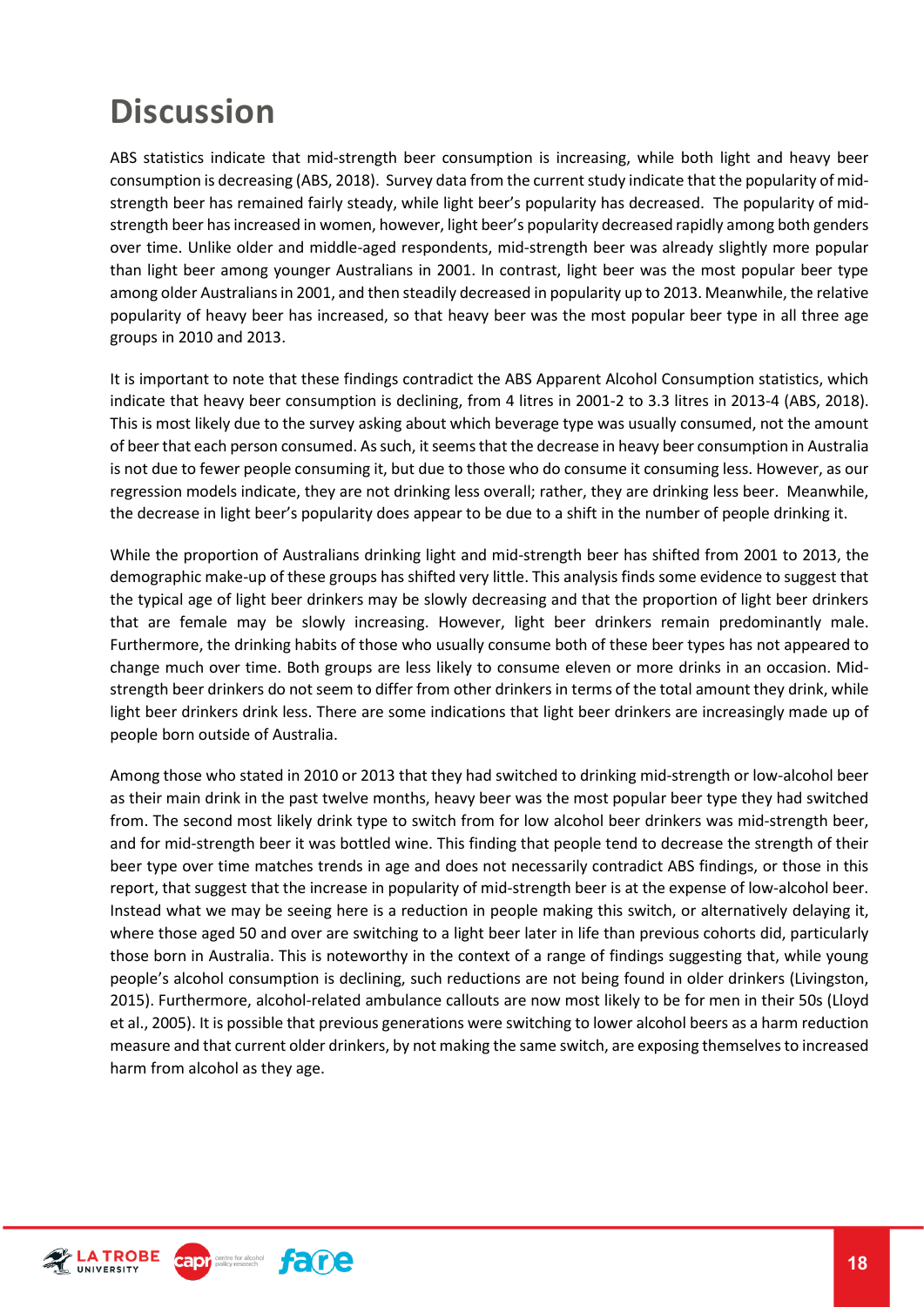#### <span id="page-18-0"></span>**HEALTH PROMOTION AND POLICY IMPLICATIONS**

Those who do make the switch to lower-alcohol products are most likely to do so for their health. Health promotion campaigns aimed at reducing harm in older drinkers may benefit from a message of moderation or switching to a lower-alcohol beer type in the future. Aside from health, one of the most popular reasons for switching to mid-strength beer was lifestyle – drinking mid-strength beer may be seen as conducive to more social drinking without negative consequences. It is also worth noting that some people switching to loweralcohol beer cited price as a reason. So, increases in tax rates for stronger beers could possibly encourage some drinkers to switch to lower-alcohol beer types. However, generally, younger drinkers are thought to be more price responsive than older drinkers (Chaloupka, Grossman, & Saffer, 2002; Kuo, Heeb, Gmel, & Rehm, 2003). Finally, drink driving laws were also a popular reason for switching to lower alcohol beers, this could be used in health promotion campaigns encouraging drinkers to make this switch in the future.

#### <span id="page-18-1"></span>**LIMITATIONS**

The results presented in this report have a number of limitations that need to be taken into account when interpreting results. Firstly, as detailed in the methodology, there was a change in the wording of the questions on favourite drink type between 2007 and 2010; this change has been reflected in the graphical presentation and interpretation of the results. Secondly, the question on preferred drink types measures the proportion of people who express a preference for a particular drink type, not the proportion of alcohol consumed. Finally, these results have all the limitations inherent to self-report surveys, including social desirability and typically relatively low Australian response rates. However, on the latter point, there are indications that the NDSHS does reflect shifts in consumption also found in more objective measures (Livingston & Dietze, 2016).

### <span id="page-18-2"></span>**Conclusion**

Survey data presented here paints a slightly different, albeit theoretically compatible, picture on the relative popularity of beer types over time. Light beer is decreasing in both popularity and the amount consumed, while mid-strength beer consumption is increasing despite a fairly steady proportion of drinkers reporting that they drink it. A similarly steady proportion of drinkers reporting heavy beer consumption has been found despite a decrease in the proportion of sales. The most likely explanation for these findings is that older drinkers are failing to switch to light beer as they age at the same rate as generations before them, leading to a decrease in the popularity of light beer and a decrease in the total amount of heavy beer consumed. Health promotion efforts aimed at reducing alcohol-related harm in older drinkers could benefit from a focus on switching to reduced-alcohol beer. Furthermore, tax policies that encourage consumption of lower alcohol beer could reduce rates of harms from alcohol.

#### <span id="page-18-3"></span>**ACKNOWLEDGEMENTS**

The National Drug Strategy Household Survey data were supplied by the Australian Institute of Health and Welfare via the Australian Data Archive. Staff time on this project was funded by the Foundation for Alcohol Research and Education, an independent, charitable organisation working to stop the harm caused by alcohol (**[www.fare.org.au](http://www.fare.org.au/)**). SC is supported by an ARC Discovery Early Career Research Award (DE180100016) and ML is supported by an NHMRC Career Development Fellowship (1123840).

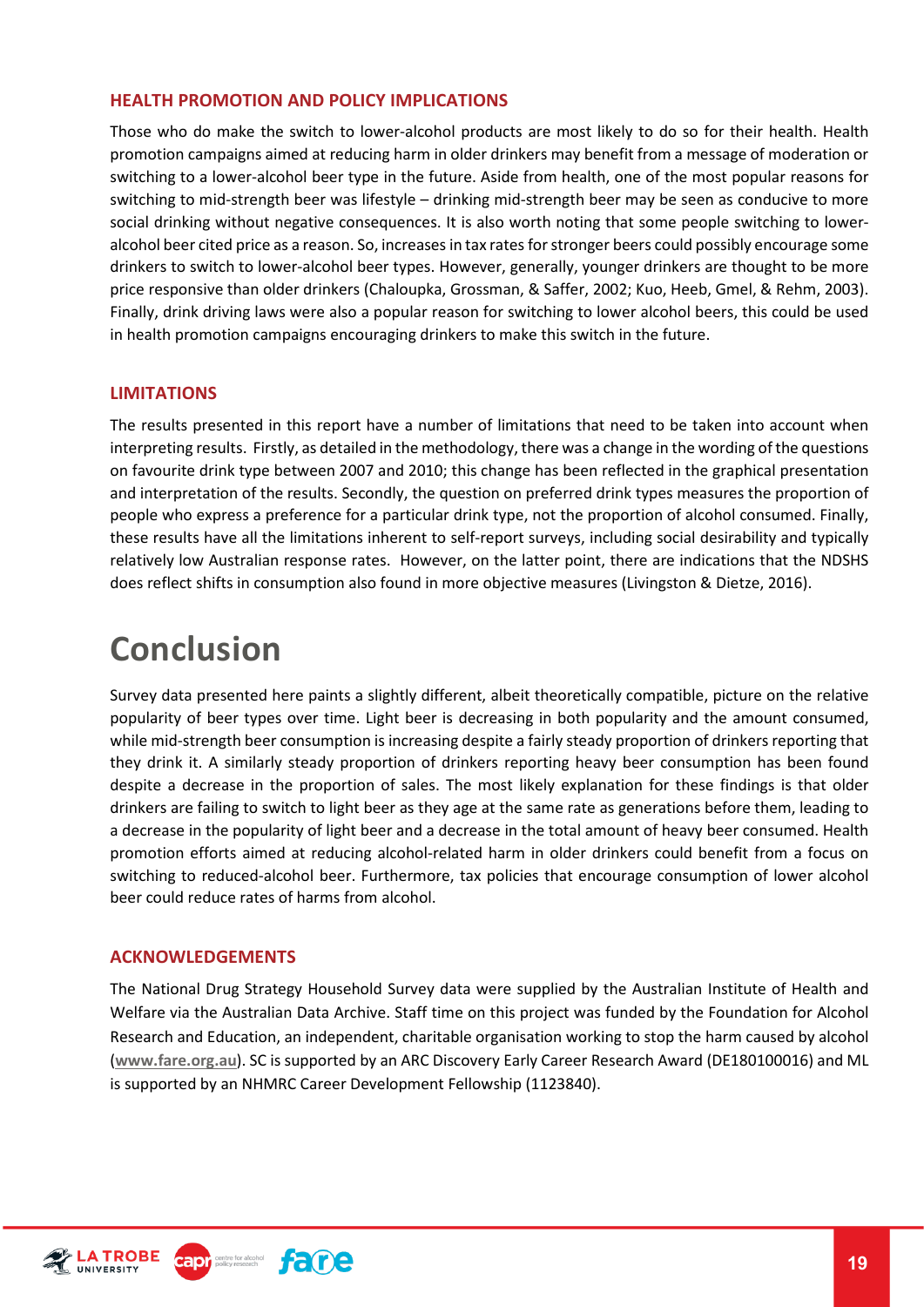### <span id="page-19-0"></span>**References**

Australian Bureau of Statistics. (2018). Apparent Consumption of Alcohol, Australia, 2016-2017. Retrieved September 14, 2018, from [http://www.abs.gov.au/AUSSTATS/abs@.nsf/Lookup/4307.0.55.001Main+Features12016-](http://www.abs.gov.au/AUSSTATS/abs@.nsf/Lookup/4307.0.55.001Main+Features12016-17?OpenDocument) [17?OpenDocument](http://www.abs.gov.au/AUSSTATS/abs@.nsf/Lookup/4307.0.55.001Main+Features12016-17?OpenDocument)

- Australian Institute of Health and Welfare. (2002). National drug strategy household survey 2001 detailed findings. Cat. no. PHE 41. Canberra: AIHW.
- Australian Institute of Health and Welfare. (2005). National drug strategy household survey 2004 Detailed findings. Drug statistics series no. 22. Cat. no. PHE 107. Canberra: AIHW.
- Australian Institute of Health and Welfare. (2008). 2007 National Drug Strategy Household Survey: detailed findings. Drug statistics series no. 22. Cat. no. PHE 107. Canberra: AIHW.
- Australian Institute of Health and Welfare. (2011). 2010 National drug strategy household survey. *Drug Statistics Series*. Cat. No. PHE 145. Canberra: AIHW
- Australian Institute of Health and Welfare. (2014). National Drug Strategy Household Survey detailed report 2013. Drug statistics series no. 28. Cat. no. PHE 183. Canberra: AIHW.
- Australian Taxation Office. (2017). Excise rates of alcohol. Retrieved April 20, 2017, from **[https://www.ato.gov.au/Business/Excise-and-excise-equivalent-goods/Alcohol-excise/Excise-rates-for](https://www.ato.gov.au/Business/Excise-and-excise-equivalent-goods/Alcohol-excise/Excise-rates-for-alcohol/)[alcohol/](https://www.ato.gov.au/Business/Excise-and-excise-equivalent-goods/Alcohol-excise/Excise-rates-for-alcohol/)**
- Branch, D. S., White, V., & Hayman, J. (2006). Australian secondary school students' use of alcohol in 2005. Retrieved from

**[http://webarchive.nla.gov.au/gov/20110309153937/http://www.nationaldrugstrategy.gov.au/internet/dru](http://webarchive.nla.gov.au/gov/20110309153937/http:/www.nationaldrugstrategy.gov.au/internet/drugstrategy/Publishing.nsf/content/mono58) [gstrategy/Publishing.nsf/content/mono58](http://webarchive.nla.gov.au/gov/20110309153937/http:/www.nationaldrugstrategy.gov.au/internet/drugstrategy/Publishing.nsf/content/mono58)**

- Callinan, S., & Ferris, J. (2012). What do Australians drink? Analyses by demographic and social characteristics. Canberra: Foundation for Alcohol Research and Education. Retrieved from **[http://www.fare.org.au/wp](http://www.fare.org.au/wp-content/uploads/research/What-Australians-Drink.pdf)[content/uploads/research/What-Australians-Drink.pdf](http://www.fare.org.au/wp-content/uploads/research/What-Australians-Drink.pdf)**
- Chaloupka, F. J., Grossman, M., & Saffer, H. (2002). The effects of price on alcohol consumption and alcohol-related problems. *Alcohol Research and Health, 26*(1), 22-34.
- King, E., Taylor, J., & Carroll, T. (2005). *Alcohol consumption patterns among Australian 15-17 year olds from 2000 to 2004*. Canberra: Research and Marketing Group, Department of Health and Ageing.
- Kuo, M., Heeb, J. L., Gmel, G., & Rehm, J. (2003). Does price matter? The effect of decreased price on spirits consumption in Switzerland. *Alcoholism: Clinical and Experimental Research, 27*(4), 720-725.
- Ledovskikh, A. (2016). IBIS World Industry Report C1212 Beer Manufacturing in Australia. Retrieved from **<http://clients1.ibisworld.com.au/reports/au/industry/default.aspx?entid=116>**
- Livingston, M. (2015). Understanding recent trends in Australian alcohol consumption. Canberra, Australia: Foundation for Alcohol Research and Education.
- Livingston, M., & Dietze, P. (2016). National survey data can be used to measure trends in population alcohol consumption in Australia. *Australian and New Zealand Journal of Public Health, 40*(3), 233-235.
- Lloyd B., Mathews, S., Gao, C., Heilbronn, C. & Beck, D. (2015) *Trends in alcohol related ambulance attendances in Victoria 2013/14*. Fitzroy: Turning Point.
- Snow, P., & Munro, G. (2000). Alcohol consumption in amateur Australian rules football clubs: evidence from a rural region. *Health Promotion Journal of Australia, 10*(3), 237.
- Srivastava, P., & Zhao, X. (2010). What do the bingers drink? Micro-unit evidence on negative externalities and drinker characteristics of alcohol consumption by beverage types. *Economic Papers: A Journal of Applied Economics and Policy, 29*(2), 229-250.
- Stockwell, T., & Crosbie, D. (2001). Supply and demand for alcohol in Australia: relationships between industry structures, regulation and the marketplace. *International Journal of Drug Policy, 12*(2), 139-152.
- Stockwell, T., Masters, L., Phillips, M., Daly, A., Midford, R., Gahegan, M., & Philp, A. (1998). Consumption of different alcoholic beverages as predictors of local rates of assault, road crash and hospital admission. *Australian and New Zealand Journal of Public Health, 22*(2), 237-242.
- Tin, J. (2012, May 30). XXXX Gold named Australia's most popular beer over VB, Online, *The Herald Sun*. Retrieved from **[http://www.heraldsun.com.au/archive/news/winning-gold-will-only-make-victoria-bitter/news](http://www.heraldsun.com.au/archive/news/winning-gold-will-only-make-victoria-bitter/news-story/9f5930baa9bd837c2f517718ba0947e0)[story/9f5930baa9bd837c2f517718ba0947e0](http://www.heraldsun.com.au/archive/news/winning-gold-will-only-make-victoria-bitter/news-story/9f5930baa9bd837c2f517718ba0947e0)**

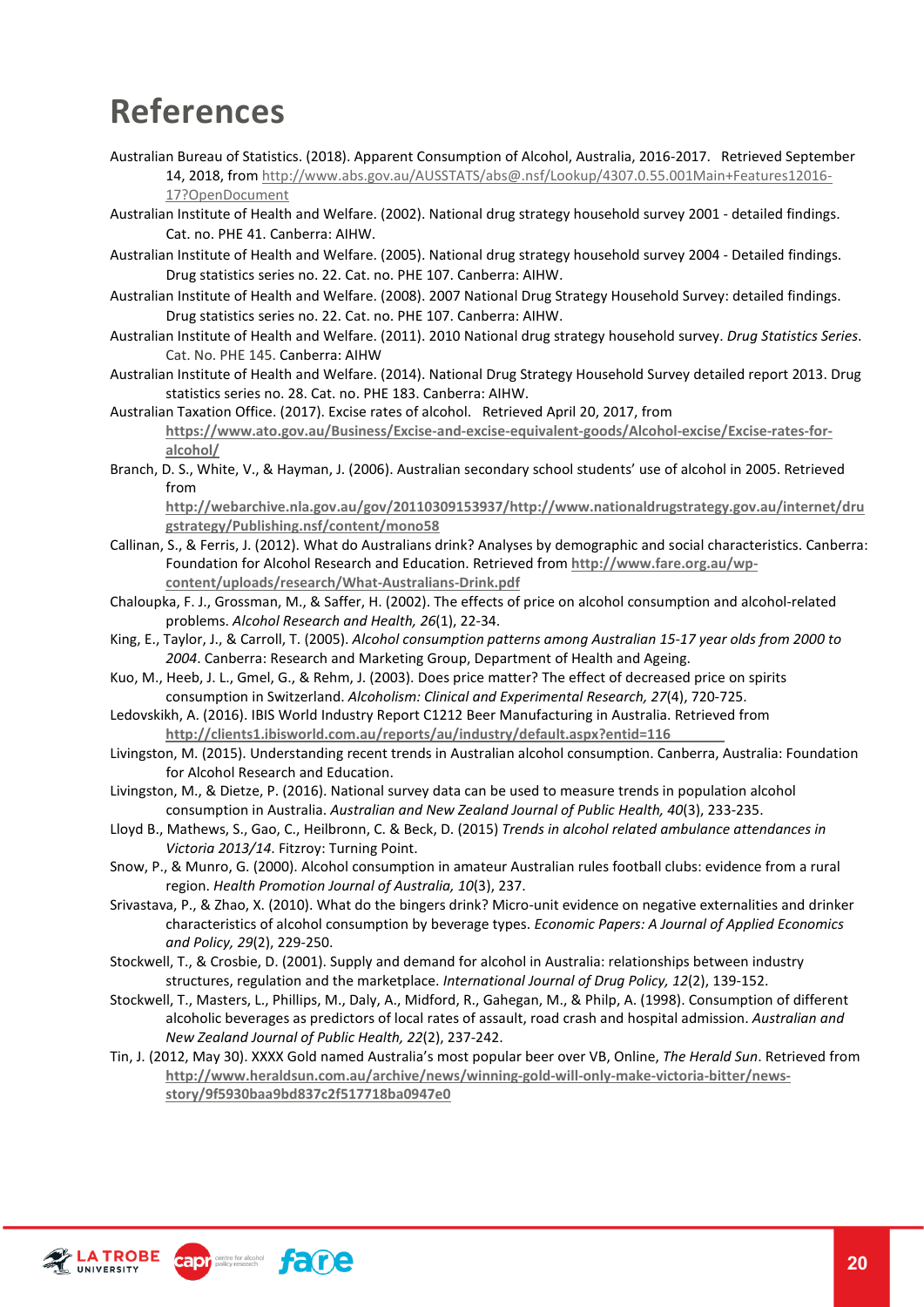### <span id="page-20-0"></span>**Appendix 1**

**Table 1.** 

**Range of strengths (% alcohol) of light, mid-strength and heavy beer from the Australian Tax Office (ATO), National Drug Strategy Household Survey (NDSHS) and Australian Bureau of Statistics (ABS), and associated excise rates.**

|                               |                    | Min   | Max     |
|-------------------------------|--------------------|-------|---------|
| ABS                           | Light $1$          | >1.15 | ≤3      |
| (2018)                        | Mid-strength       | >3    | ≤3.5    |
|                               | Heavy <sup>2</sup> | >3.5  |         |
|                               | Light              | 0     | <3      |
| ATO<br>(2017)                 | Mid-strength       | 3     | $<$ 3.5 |
|                               | Heavy              | 3.5   | 6       |
|                               | Light              | 1     | 2.9     |
| <b>NDSHS</b><br>(2014)        | Mid-strength       | 3     | 3.9     |
|                               | Heavy              | 4     | 6       |
|                               | \$0/\$0            | U     | 1.15    |
| Excise<br>(on/off<br>premise) | \$8.34/\$41.7      | 1.15  | 3       |
|                               | \$26.12/\$48.57    | 3     | 3.5     |
|                               | \$34.21/\$48.57    | 3.5   | 6       |

 $\frac{1}{1}$  and beer brewed on commercial premises for non-commercial purposes with an alcohol volume <3.0%; <sup>2</sup> and beer brewed on commercial premises for non-commercial purposes with an alcohol volume >3.0%. Table headers are also acting as sources, full references found in the reference list.